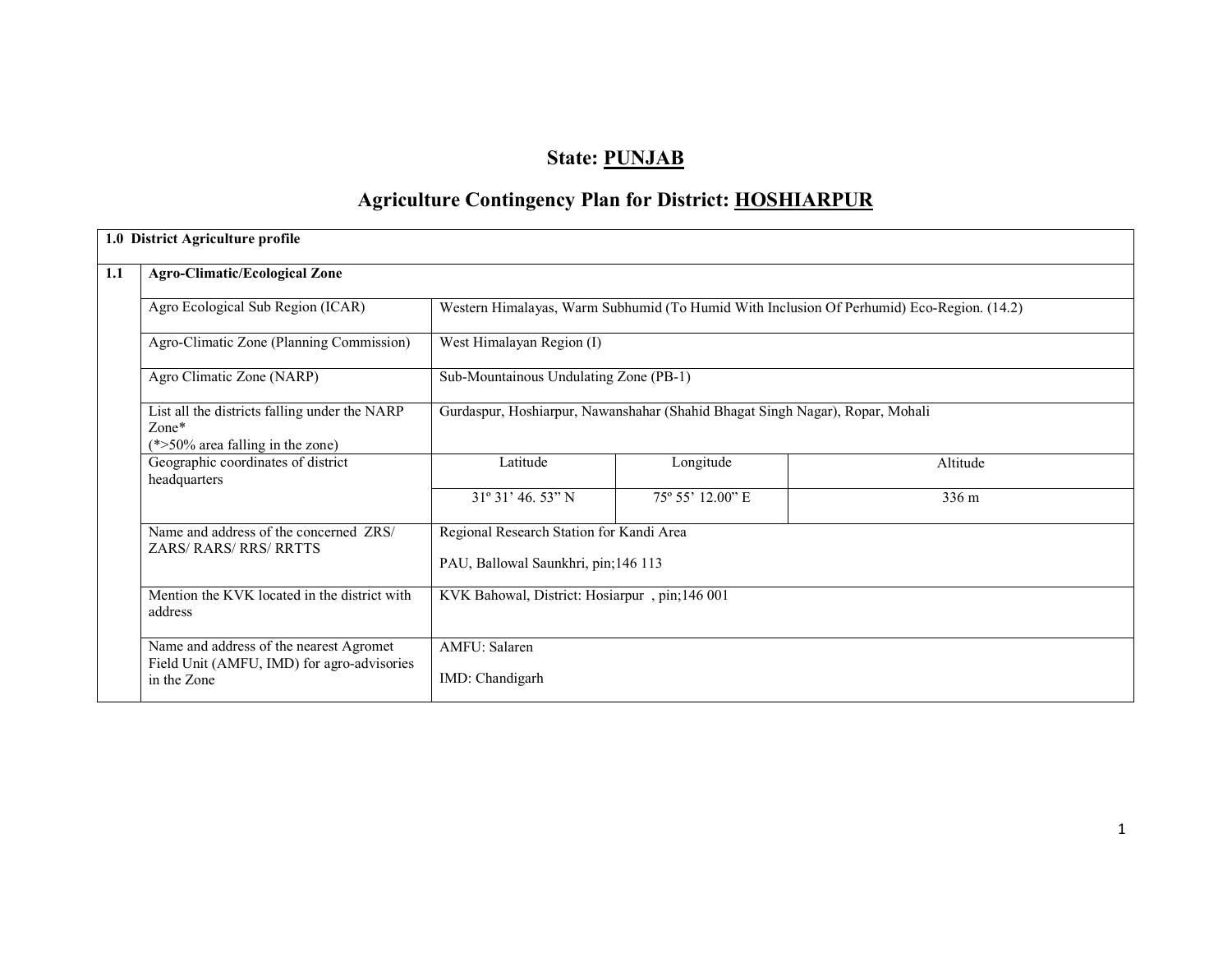| 1.2 | Rainfall              | <b>Normal RF(mm)</b> | <b>Normal Rainy days</b> | <b>Normal Onset</b>          | <b>Normal Cessation</b> |
|-----|-----------------------|----------------------|--------------------------|------------------------------|-------------------------|
|     | SW monsoon (June-Sep) | 217.2                | 38                       | I <sup>st</sup> week of July | End of September        |
|     | NE Monsoon (Oct-Dec)  | 20.9                 |                          | $1st / 2nd$ week of October  |                         |
|     | Winter (Jan-March)    | 35.7                 |                          |                              |                         |
|     | Summer (Apr-May)      | 27.6                 |                          |                              |                         |
|     | Annual                | 301.4                | 54                       | $\overline{\phantom{0}}$     |                         |

| 1.J | Land use                | Geographical | Cultivable | Forest | Land under       | Permanent | Cultivable | Land       | Barren and   | Current       | Other   |
|-----|-------------------------|--------------|------------|--------|------------------|-----------|------------|------------|--------------|---------------|---------|
|     | pattern of the          | area         | area       | area   | non-             | pastures  | wasteland  | under      | uncultivable | fallows       | fallows |
|     | <b>district</b> (latest |              |            |        | agricultural use |           |            | Misc.      | land         |               |         |
|     | statistics)             |              |            |        |                  |           |            | tree       |              |               |         |
|     |                         |              |            |        |                  |           |            | crops      |              |               |         |
|     |                         |              |            |        |                  |           |            | and        |              |               |         |
|     |                         |              |            |        |                  |           |            | groves     |              |               |         |
|     | Area $(900 \text{ ha})$ | 340          | 201        | 108    | 28               |           | Less than  | Less       |              | Less than 0.5 |         |
|     |                         |              |            |        |                  |           | 0.5        | than $0.5$ |              |               |         |

| . | Major Soils (common names like red sandy | Area $(900 \text{ ha})$ | Percent $(\% )$ of total |
|---|------------------------------------------|-------------------------|--------------------------|
|   | loam deep soils $(\text{etc.})^*$        |                         |                          |
|   | Coarse loamy soils                       |                         |                          |
|   | Coarse loamy and fine loamy soils        |                         |                          |
|   | Coarse loamy and fine loamy association  |                         |                          |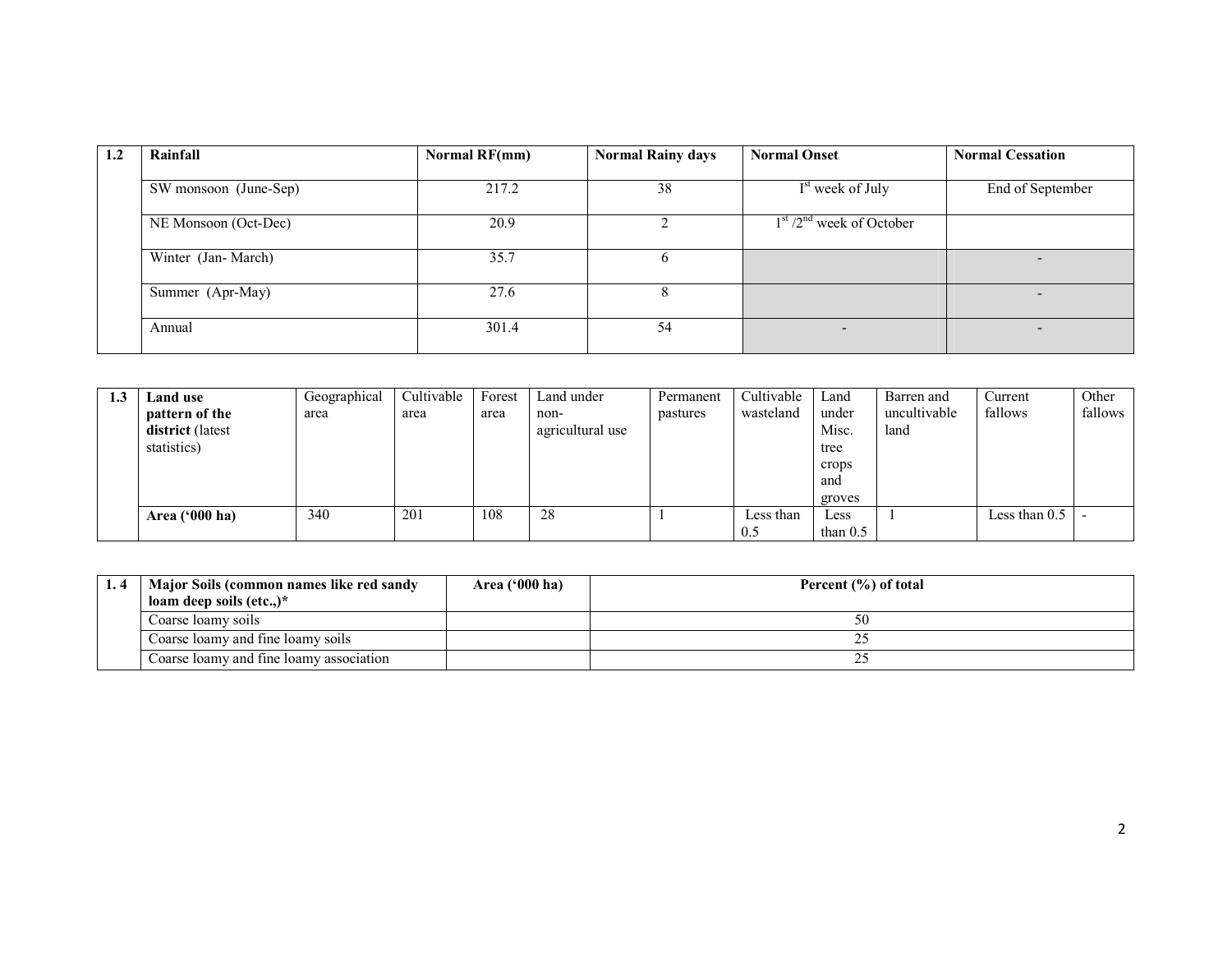| 1.3 | <b>Agricultural land use</b> | Area ('000 ha) | Cropping intensity $\%$ |
|-----|------------------------------|----------------|-------------------------|
|     | Net sown area                | 201            | 182                     |
|     | Area sown more than once     | 164            |                         |
|     | Gross cropped area           | 365            |                         |

| 1.6 | <b>Irrigation</b>                                                                                          |                       | Area ('000 ha) |                                                                                                |  |  |  |  |  |  |
|-----|------------------------------------------------------------------------------------------------------------|-----------------------|----------------|------------------------------------------------------------------------------------------------|--|--|--|--|--|--|
|     | Net irrigated area                                                                                         |                       | 152.3          |                                                                                                |  |  |  |  |  |  |
|     | Gross irrigated area                                                                                       |                       | 278.2          |                                                                                                |  |  |  |  |  |  |
|     | Rainfed area                                                                                               |                       | 48.6           |                                                                                                |  |  |  |  |  |  |
|     | <b>Sources of Irrigation</b>                                                                               | Number                | Area ('000 ha) | Percentage of total irrigated area                                                             |  |  |  |  |  |  |
|     | Canals (3 % area under canal irrigation)                                                                   |                       | 15             |                                                                                                |  |  |  |  |  |  |
|     | Tanks                                                                                                      | 235                   |                |                                                                                                |  |  |  |  |  |  |
|     | Open wells                                                                                                 | 3094                  |                |                                                                                                |  |  |  |  |  |  |
|     | Bore wells (Tube well)                                                                                     | 23891                 | 161            |                                                                                                |  |  |  |  |  |  |
|     | Other sources (please specify)                                                                             |                       | 2              |                                                                                                |  |  |  |  |  |  |
|     | Pump sets                                                                                                  | 17286                 |                |                                                                                                |  |  |  |  |  |  |
|     | No. of Tractors                                                                                            | 9823                  |                |                                                                                                |  |  |  |  |  |  |
|     | Groundwater availability and use* (Data<br>source: State/Central Ground water<br><b>Department /Board)</b> | No. of blocks/Tehsils | $(\%)$ area    | Quality of water (specify the problem such as<br>high levels of arsenic, fluoride, saline etc) |  |  |  |  |  |  |
|     | Over exploited                                                                                             | $\mathbf{2}$          | 22             | Fit ( $> 90\%$ ) water with respect to residual                                                |  |  |  |  |  |  |
|     | Semi-critical                                                                                              |                       | 17             | sodium carbonate. No problem of salinity,                                                      |  |  |  |  |  |  |
|     | Safe                                                                                                       | 6                     | 61             | arsenic and flouride in water.                                                                 |  |  |  |  |  |  |
|     | *over-exploited: groundwater utilization > 100%; critical: 90-100%; semi-critical: 70-90%; safe: <70%      |                       |                |                                                                                                |  |  |  |  |  |  |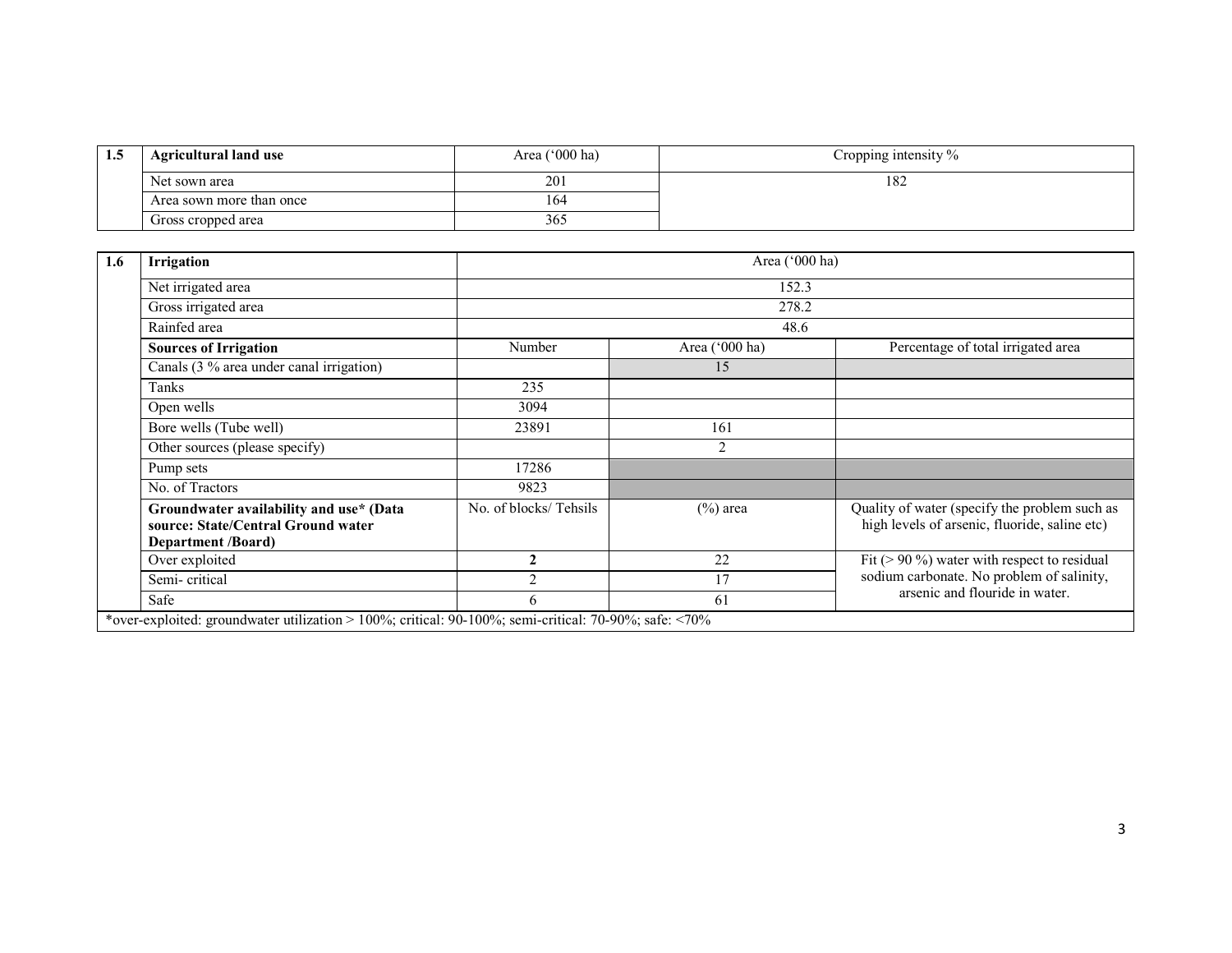#### 1.7 Area under major field crops & horticulture (as per latest figures) (2006-07)

| 1.7 | Major field crops cultivated | Area ('000 ha)   |                          |              |                  |         |              |               |                |
|-----|------------------------------|------------------|--------------------------|--------------|------------------|---------|--------------|---------------|----------------|
|     |                              | <b>Kharif</b>    |                          |              | Rabi             |         |              |               |                |
|     |                              | <b>Irrigated</b> | Rainfed                  | <b>Total</b> | <b>Irrigated</b> | Rainfed | <b>Total</b> | <b>Summer</b> | Grand<br>total |
|     | Maize/Wheat                  | 42.3             | 16.4                     | 58.7         | 110              | 14.0    | 124          |               | 182.7          |
|     | Paddy/Sarson                 | 44.3             | 0.5                      | 44.8         | 2.2              | 0.2     | 2.4          |               | 47.2           |
|     | Sugarcane/Taramira           | 21.0             | 0.1                      | 21.1         | 0.06             | 0.8     | 0.8          |               | 21.9           |
|     | G.Nut/Fodder                 | 0.2              | 2.3                      | 2.5          | 8.5              | 0.1     | 8.6          |               | 11.1           |
|     | Lentil                       | $\sim$           | $\overline{\phantom{0}}$ | $\mathbf{0}$ | 0.182            | 0.2     | 0.3          |               | 0.3            |

| Horticulture crops - Fruits | Total Area ('000 ha) |  |
|-----------------------------|----------------------|--|
| Kinnow                      | 4.5                  |  |
| Mango                       | 1.6                  |  |
| Guava                       | 0.4                  |  |
| Litchi                      | 0.2                  |  |
| Pear                        | 0.2                  |  |
| Misc.                       | 0.1                  |  |
|                             |                      |  |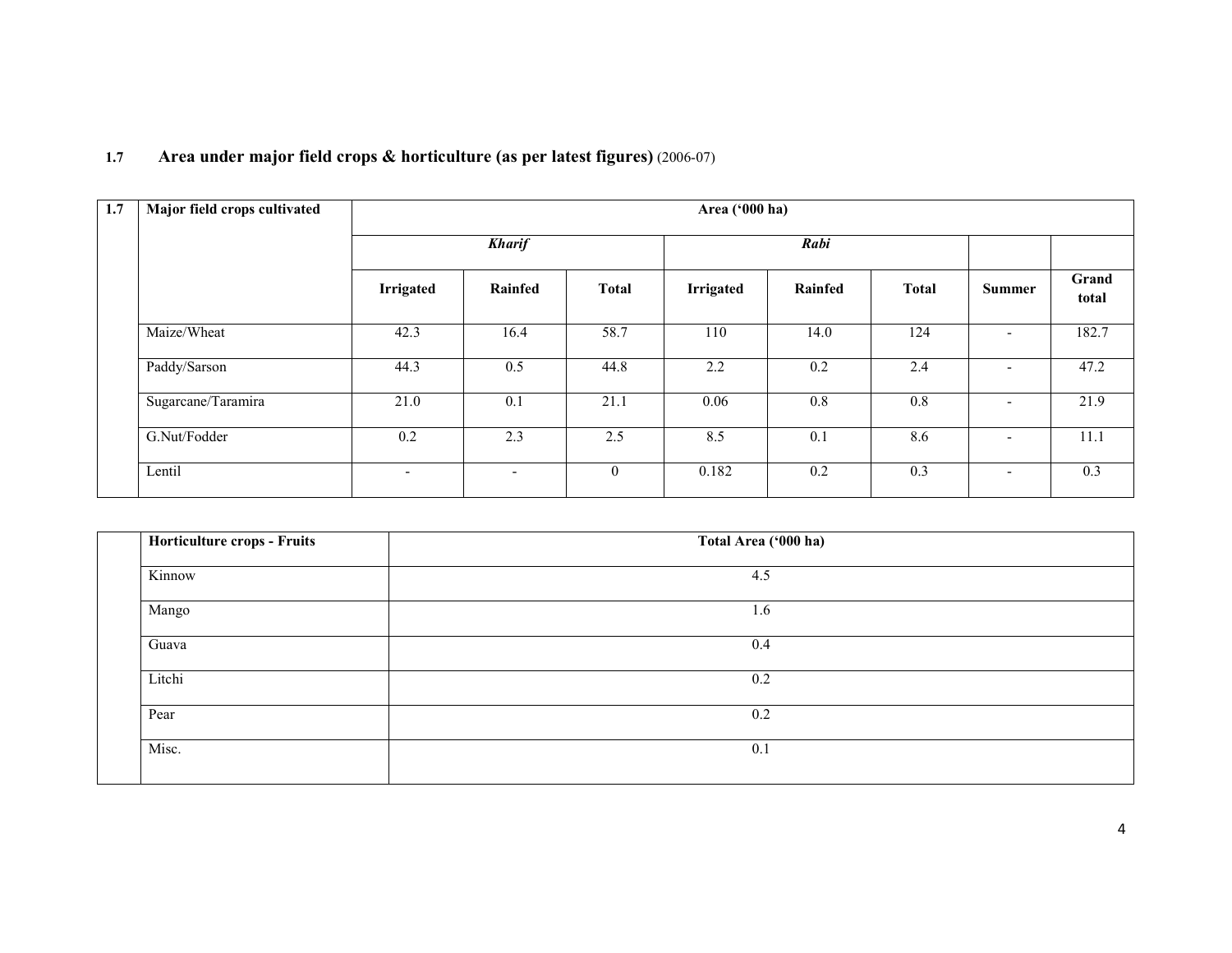| Horticulture crops - Vegetables | Total ('000 ha)         |
|---------------------------------|-------------------------|
| Potato                          | 8.1                     |
| Onion                           | 0.1                     |
| Winter vegetable                | 3.3                     |
| Summer vegetable                | 0.7                     |
| Others (specify) Bee keeping    | 456 units and 11537 Box |

| 1.8  | Livestock (in number)                                              | Male                     | Female                    | <b>Total</b> |  |  |  |  |
|------|--------------------------------------------------------------------|--------------------------|---------------------------|--------------|--|--|--|--|
|      |                                                                    |                          |                           |              |  |  |  |  |
|      | Non descriptive Cattle (local low yielding)                        | 11.5                     | 14.5                      | 26.0         |  |  |  |  |
|      | Crossbred cattle                                                   | 19.7                     | 80.7                      | 100.5        |  |  |  |  |
|      | Non descriptive Buffaloes (local low yielding)                     | $\overline{0}$           | $\Omega$                  | $\theta$     |  |  |  |  |
|      | <b>Graded Buffaloes</b>                                            | 26.5                     | 206.4                     | 232.9        |  |  |  |  |
|      | Goat                                                               | 3.4                      | 11.8                      | 15.3         |  |  |  |  |
|      | Sheep                                                              | 0.2                      | 0.8                       | 1.0          |  |  |  |  |
|      | Others Equine (Horse &Pony)                                        | 0.7                      | 0.5                       | 1.2          |  |  |  |  |
|      | Commercial dairy farms (Number)                                    |                          |                           | 70           |  |  |  |  |
| 1.9  | <b>Poultry</b>                                                     | No. of farms             | Total No. of birds ('000) |              |  |  |  |  |
|      | Commercial                                                         | 37                       | 594158                    |              |  |  |  |  |
|      | Backyard                                                           | $\overline{\phantom{a}}$ | 34991                     |              |  |  |  |  |
| 1.10 | <b>Fisheries (Data source: Chief Planning Officer of district)</b> |                          |                           |              |  |  |  |  |
|      |                                                                    |                          |                           |              |  |  |  |  |
|      | A. Capture                                                         |                          |                           |              |  |  |  |  |
|      |                                                                    |                          |                           |              |  |  |  |  |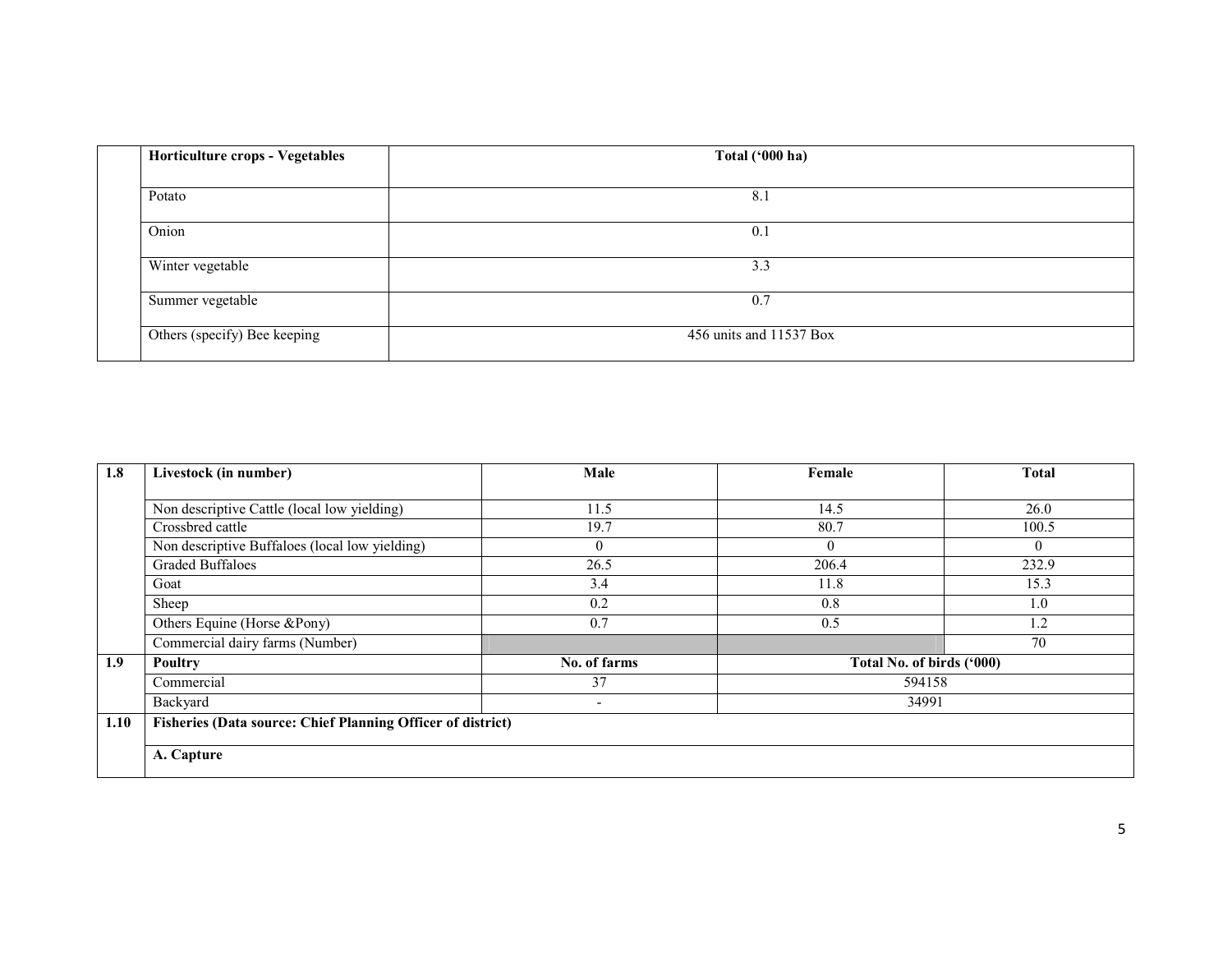| i) Marine (Data Source: Fisheries Department)                  | No. of fishermen |                          | <b>Boats</b>           |                                         | <b>Nets</b>                                            |                                 |
|----------------------------------------------------------------|------------------|--------------------------|------------------------|-----------------------------------------|--------------------------------------------------------|---------------------------------|
|                                                                |                  | Mechanized               | Non-<br>mechanize<br>d | Mechanized<br>Trawl nets,<br>Gill nets) | Non-mechanized<br>(Shore Seines,<br>Stake & trap nets) | facilities (Ice<br>plants etc.) |
|                                                                |                  |                          |                        |                                         |                                                        |                                 |
| ii) Inland (Data Source: Fisheries Department)                 |                  | No. Farmer owned ponds   |                        | <b>No. of Reservoirs</b>                | No. of village tanks                                   |                                 |
|                                                                | 141              |                          | 08                     |                                         | 351                                                    |                                 |
| <b>B.</b> Culture                                              |                  |                          |                        |                                         |                                                        |                                 |
|                                                                |                  | Water Spread Area (ha)   |                        | Yield (t/ha)                            |                                                        | <b>Production ('000 tons)</b>   |
| i) Brackish water (Data Source: MPEDA/Fisheries<br>Department) |                  | $\overline{\phantom{a}}$ |                        | ۰                                       |                                                        |                                 |
| ii) Fresh water (Data Source: Fisheries Department)            |                  | 511.5                    |                        | 5.86                                    |                                                        | 2.998                           |

#### 1.11 Production and Productivity of major crops (2006-07)

| 1.11                                                              | Name of crop                   |            | <b>Kharif</b> | Rabi       |              | <b>Summer</b> |              | <b>Total</b> |             | Crop residue       |
|-------------------------------------------------------------------|--------------------------------|------------|---------------|------------|--------------|---------------|--------------|--------------|-------------|--------------------|
|                                                                   |                                | Production | Productivity  | Production | Productivity | Production    | Productivity | Production   | Productivit | as fodder $('000)$ |
|                                                                   |                                | (000t)     | (kg/ha)       | (000 t)    | (kg/ha)      | (000 t)       | (kg/ha)      | (000 t)      | y (kg/ha)   | tons)              |
| Major Field crops (Crops to be identified based on total acreage) |                                |            |               |            |              |               |              |              |             |                    |
|                                                                   |                                |            |               |            |              |               |              |              |             |                    |
|                                                                   | Maize/Wheat                    | 172        | 2612          | 514        | 3546         |               |              | 686          | 6158        |                    |
|                                                                   |                                |            |               |            |              |               |              |              |             |                    |
|                                                                   | Rice/Gram                      | 182        | 2975          | 0.2        | 558          |               |              | 182.2        | 3533        |                    |
|                                                                   |                                |            |               |            |              |               |              |              |             |                    |
|                                                                   | G nut / sunflower              | 2.4        | 880           | 5.7        | 1512         |               |              | 8.1          | 2392        |                    |
|                                                                   |                                |            |               |            |              |               |              |              |             |                    |
|                                                                   | Sesame/Rapeseed<br>and Mustard | 0.2        |               | 3.5        | 1132         |               |              | 3.7          | 1132        |                    |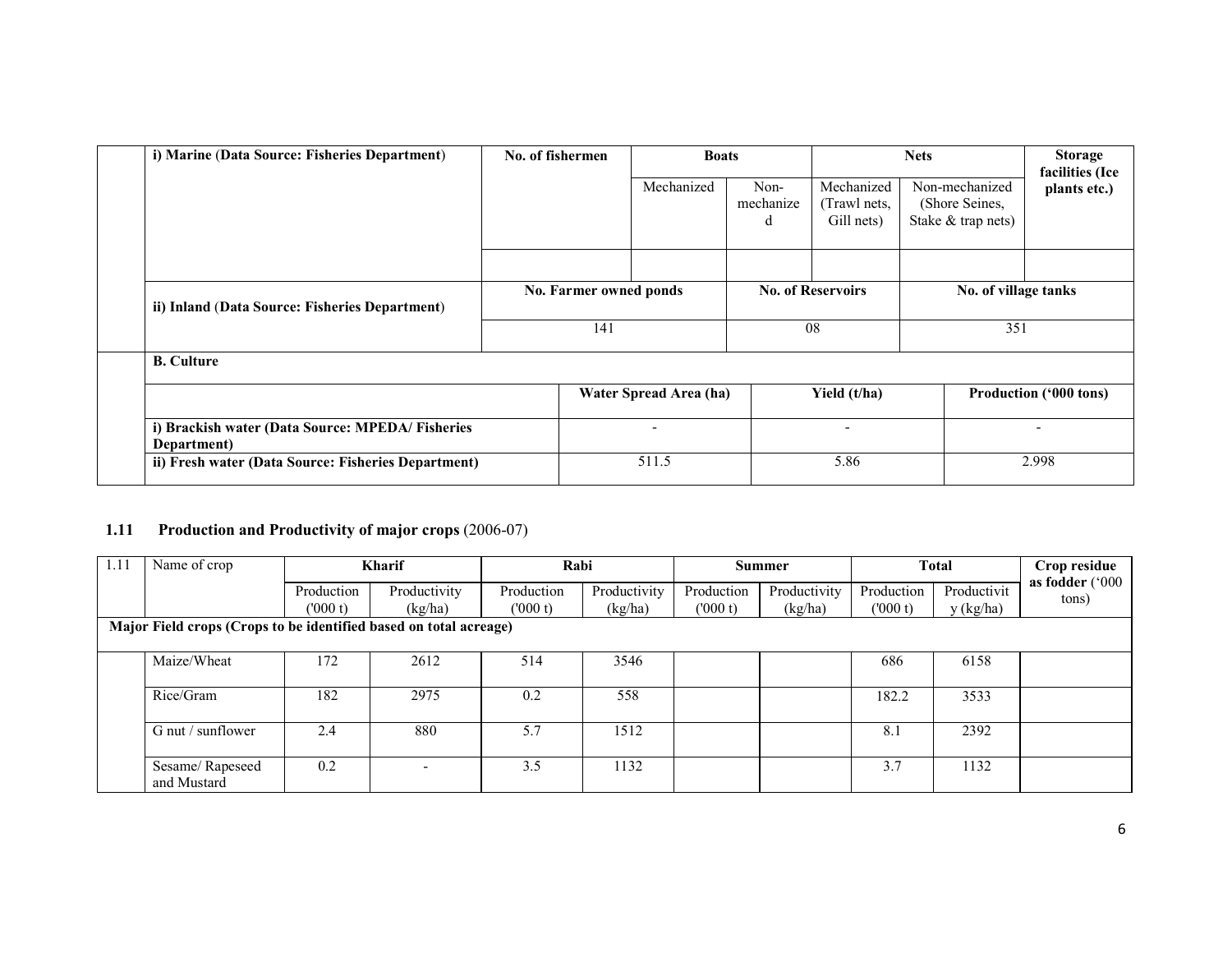|      | Sugarcane/Lentil                                                          | 111   | 5273  | 0.1 | $\overline{\phantom{a}}$ |     |                          | 111.1 | 5273  |  |
|------|---------------------------------------------------------------------------|-------|-------|-----|--------------------------|-----|--------------------------|-------|-------|--|
|      |                                                                           |       |       |     |                          |     |                          |       |       |  |
| Othe | /Mash(sathe)                                                              |       |       |     |                          | 0.1 | $\overline{\phantom{0}}$ | 686.1 | 6158  |  |
| rs   |                                                                           |       |       |     |                          |     |                          |       |       |  |
|      | Major Horticultural crops (Crops to be identified based on total acreage) |       |       |     |                          |     |                          |       |       |  |
| Othe | Kinnow                                                                    | 68235 | 20212 |     |                          |     |                          | 68235 | 20212 |  |
| rs   | Mango                                                                     | 16790 | 14840 |     |                          |     |                          | 16790 | 14840 |  |
|      | Guava                                                                     | 7000  | 21220 |     |                          |     |                          | 7000  | 21220 |  |
|      | Litchi                                                                    | 2190  | 14642 |     |                          |     |                          | 2190  | 14642 |  |
|      | Pear                                                                      | 3740  | 23184 |     |                          |     |                          | 3740  | 23184 |  |
|      | <b>Ber</b>                                                                | 360   | 17564 |     |                          |     |                          | 360   | 17564 |  |
|      | Misc.                                                                     | 1410  |       |     |                          |     |                          | 1410  |       |  |

| 1.12 | Sowing window for 5<br>major field crops |                                                          |                                                       |                                                                                                                                                                                               |                                                                        |                                            |
|------|------------------------------------------|----------------------------------------------------------|-------------------------------------------------------|-----------------------------------------------------------------------------------------------------------------------------------------------------------------------------------------------|------------------------------------------------------------------------|--------------------------------------------|
|      | Kharif-Rainfed                           | Maize (June $20^{th}$ - July $7^{th}$ )                  | Bajra (F) (March to<br>May)                           | Sesame(First fortnight of<br>July)                                                                                                                                                            | Mash (Last week of<br>June to 25 July)                                 | Moong (First fortnight)<br>of july)        |
|      | Kharif-Irrigated                         | Maize (Last week of May to<br>end of June)               | Paddy $(15^{th}$ of May to<br>$15th$ of June)         | Sugarcane (Mid February<br>to end of March)                                                                                                                                                   | Sunflower (End of<br>January)                                          | Groundnut<br>(Last week of June)           |
|      | Rabi-Rainfed                             | Wheat (Last week of October<br>to Last week of November) | Raya (Mid October to<br>mid November)                 | Taramira (whole October)                                                                                                                                                                      | Lentil $(2^{nd}$ fortnight<br>of October to First<br>week of November) | Chick pea<br>(October 10 to October<br>25) |
|      | Rabi-Irrigated                           | Wheat (Last week of October<br>to Last week of November) | Potato last week of<br>(September to Mid)<br>October) | Mustard<br>Rapeseed<br>and<br>Taramira (whole October)<br>Raya (mid October to mid<br>November).<br>Toria (First fortnight of<br>September).<br>Gobhi<br>Sarson<br>(October 10 to October 20) | Barley (October 15<br>to November 15)                                  | Chickpea (October 25)<br>to November 25)   |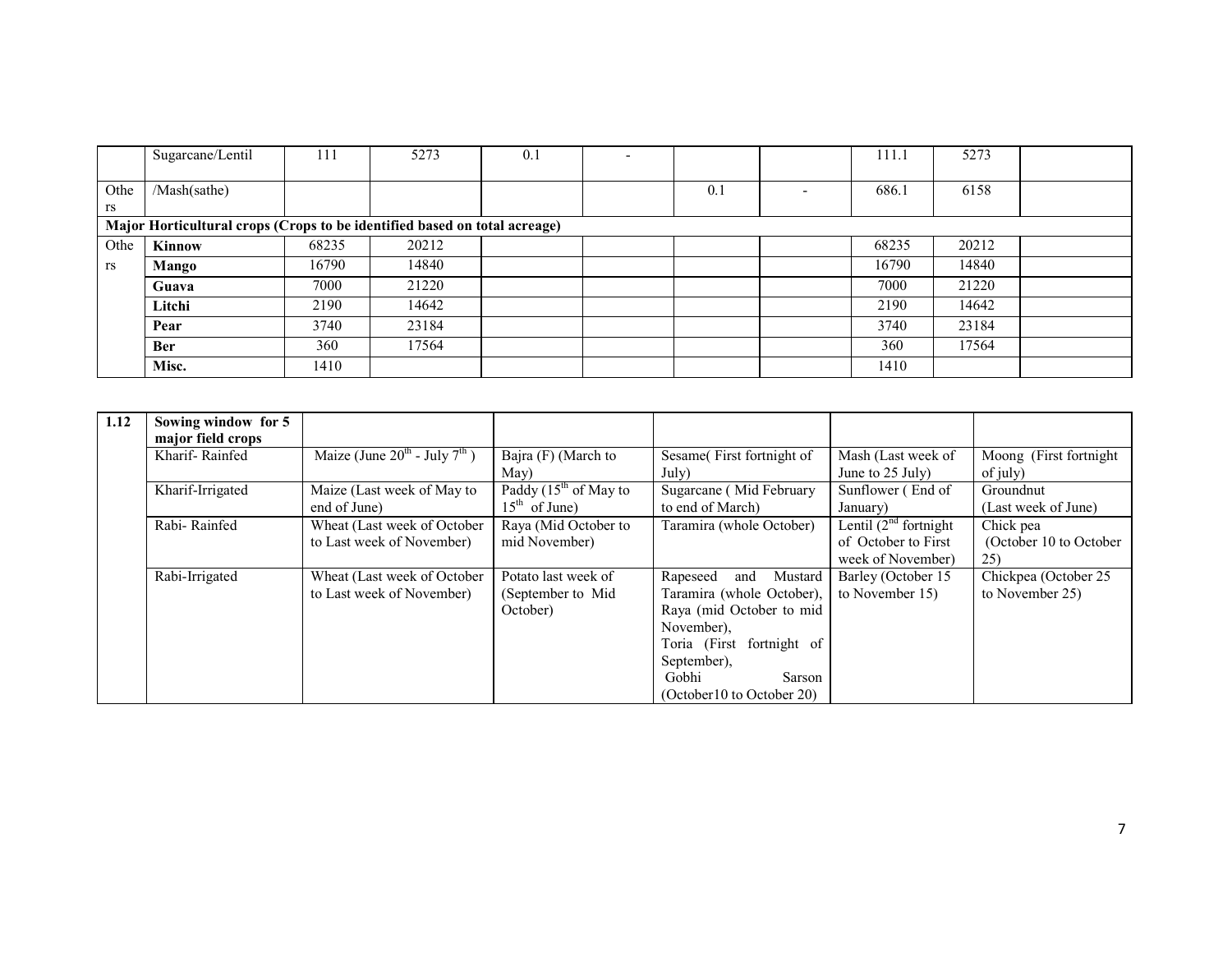| 1.13 | What is the major contingency the district is prone to?<br>(Tick mark)                                      | Regular | Occasional | <b>None</b> |
|------|-------------------------------------------------------------------------------------------------------------|---------|------------|-------------|
|      | Drought                                                                                                     |         |            |             |
|      | Flood                                                                                                       |         |            |             |
|      | Cyclone                                                                                                     |         |            |             |
|      | Hail storm                                                                                                  |         |            |             |
|      | Heat wave                                                                                                   |         |            |             |
|      | Cold wave                                                                                                   |         |            |             |
|      | Frost                                                                                                       |         |            |             |
|      | Sea water intrusion                                                                                         |         |            |             |
|      | Pests and disease outbreak (From last 2-3 years attack of<br>blister beetle particularly on moong and okra) |         |            |             |
|      | Others - Yellow Rust in wheat                                                                               |         |            |             |

| 1.14 | Include Digital maps of the<br>district | Location map of district within State as Annexure I | Enclosed: No |
|------|-----------------------------------------|-----------------------------------------------------|--------------|
|      |                                         | Mean annual rainfall as Annexure 2                  | Enclosed: No |
|      |                                         | Soil map as Annexure 3                              | Enclosed: No |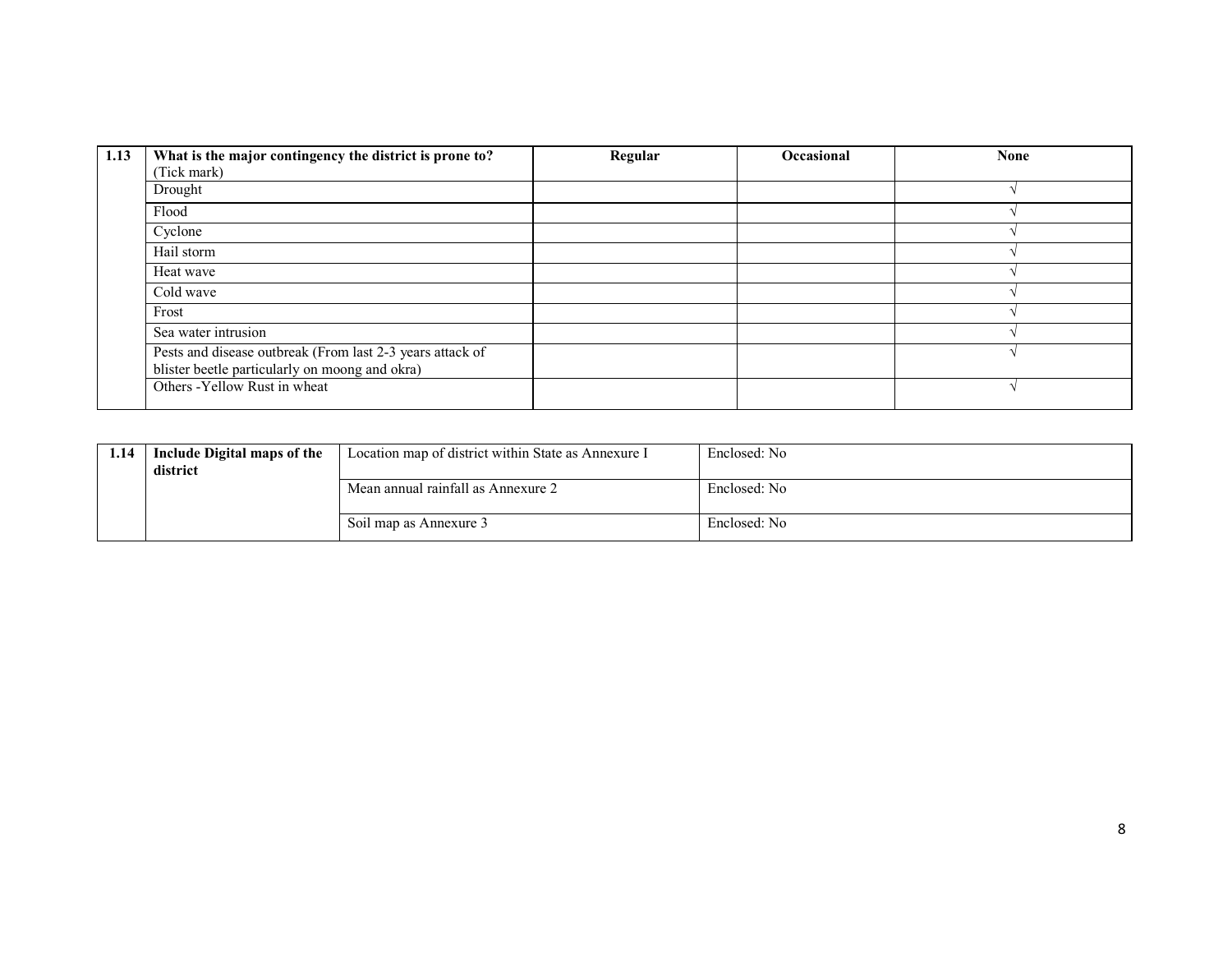## 2.0 Strategies for weather related contingencies

## 2.1 Drought

## 2.1.1 Rainfed situation

| Condition                                         |                                                          |                                                                                                                           |                                                                                                                                            | <b>Suggested Contingency measures</b> |                                     |
|---------------------------------------------------|----------------------------------------------------------|---------------------------------------------------------------------------------------------------------------------------|--------------------------------------------------------------------------------------------------------------------------------------------|---------------------------------------|-------------------------------------|
| <b>Early season</b><br>drought (delayed<br>onset) | <b>Major Farming</b><br>situation                        | <b>Normal Crop/cropping system</b>                                                                                        | Change in crop/cropping<br>system                                                                                                          | <b>Agronomic measures</b>             | <b>Remarks</b> on<br>Implementation |
| Delay by 2 weeks                                  | Medium rainfall deep<br>loamy sandy soils                | Maize/Moong /fallow-<br>Wheat/Mustard/Chickpea                                                                            | Moong /Fallow-Wheat/<br>Mustard/Chickpea: No change                                                                                        | No change                             |                                     |
| 3 <sup>rd</sup> week of July                      |                                                          | Maize/sesame/fallow-<br>Wheat+Raya<br>/Chickpea/barley/taramira                                                           | Maize $(F)$ (-Wheat +raya<br>/barley/chickpea<br>Maize (F) (J1006)<br>Raya (PBR 210 and PBR 97)<br>Gobhi Sarson (PGSH 51 and<br>$GSL(2)$ . |                                       |                                     |
|                                                   |                                                          | Pearlmillet-Wheat/Barley<br>/Chickpea                                                                                     | Pearlmillet-Barley/Chickpea<br>Pearl millet (FCB 164 and<br>FBC 16)                                                                        |                                       |                                     |
|                                                   | Medium rainfall deep<br>sandy loam to clay<br>loam soils | Maize/Mash/-Wheat /Mustard<br>/Chickpea<br>Maize/mash-Wheat+Raya<br>/Chickpea/barley/taramira<br>Pearlmillet-Wheat/Barley | No change                                                                                                                                  |                                       |                                     |
|                                                   |                                                          | /Chickpea                                                                                                                 |                                                                                                                                            |                                       |                                     |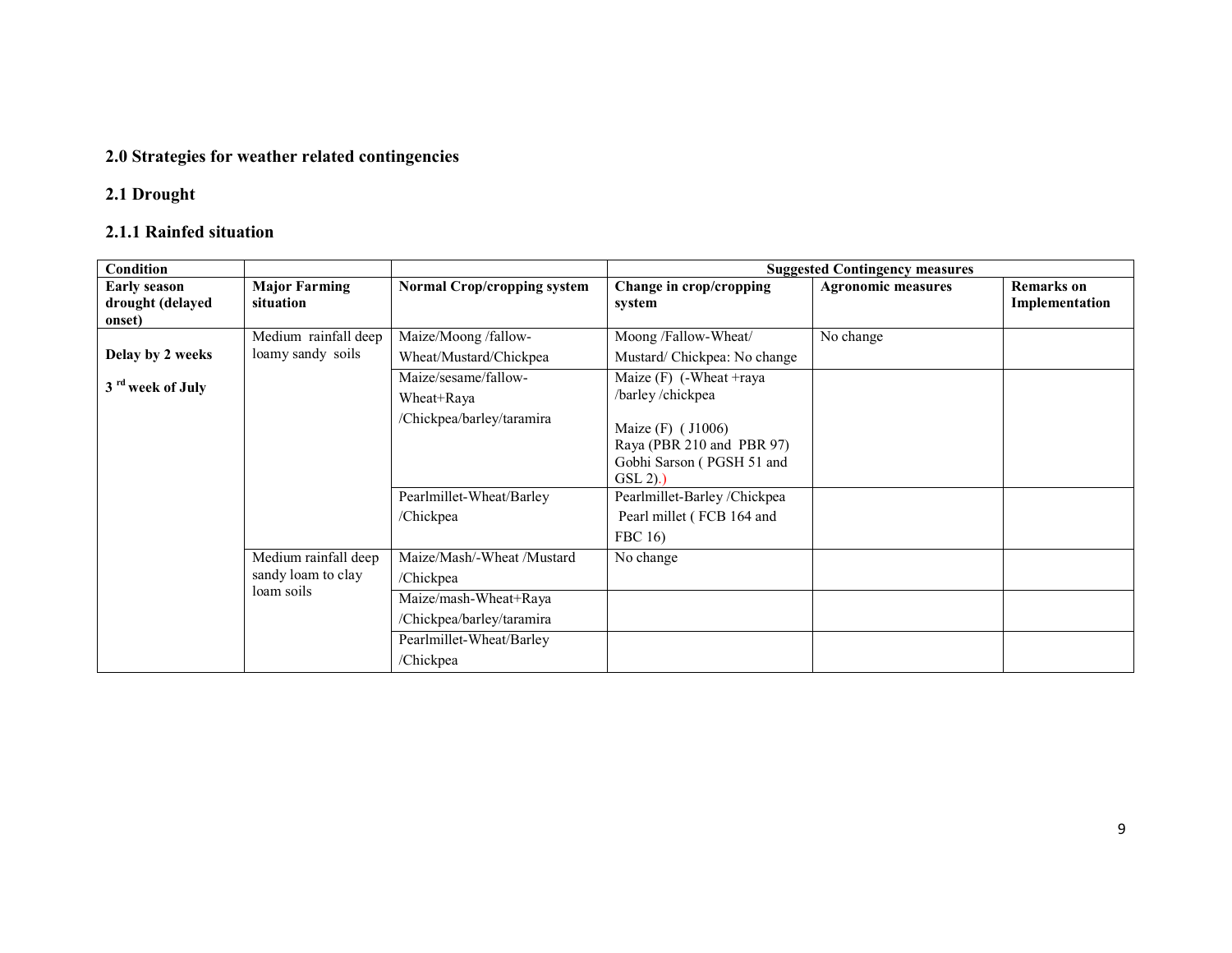| Condition                                          |                                              |                                                                 |                                                                                 | <b>Suggested Contingency measures</b>                                                                                                                                                                                                                                                                                                     |                                     |
|----------------------------------------------------|----------------------------------------------|-----------------------------------------------------------------|---------------------------------------------------------------------------------|-------------------------------------------------------------------------------------------------------------------------------------------------------------------------------------------------------------------------------------------------------------------------------------------------------------------------------------------|-------------------------------------|
| <b>Early season</b><br>drought (delayed<br>onset)  | <b>Major Farming</b><br>situation            | <b>Normal Crop/cropping system</b>                              | Change in<br>crop/cropping system                                               | <b>Agronomic measures</b>                                                                                                                                                                                                                                                                                                                 | <b>Remarks</b> on<br>Implementation |
| Delay by 4 weeks<br>2 <sup>nd</sup> week of August | Medium rainfall<br>deep loamy sandy<br>soils | Maize/Moong/fallow-<br>Wheat/Mustard/Chickpea                   | Soybean/ Maize fodder<br>Soybean (SL 744 and SL<br>$525$ ,<br>Maize (F) (J1006) | For Kharif:<br>1. Increase row spacing<br>2. Thinning of crop<br>3. Use of local available plant<br>material for mulch                                                                                                                                                                                                                    |                                     |
|                                                    |                                              | Maize/sesame/fallow-<br>Wheat+Raya/Chickpea/Barley/Ta<br>ramira |                                                                                 | <b>For Rabi:</b><br>1. Harvest<br>maize<br>crop<br>at<br>physiological maturity in order to<br>soil<br>moisture<br>conserve<br>immediately<br>ploughing<br>and<br>planking the field.<br>2. Deep sowing with minimum soil<br>load on seed<br>3. Prefer presoaked seed for sowing<br>4. Drill half N and full P before<br>sowing with pora |                                     |
|                                                    |                                              | Pearlmillet-Wheat/Barley<br>/Chickpea                           |                                                                                 |                                                                                                                                                                                                                                                                                                                                           |                                     |
|                                                    |                                              | Maize/Moong/fallow-<br>Wheat/Mustard/Chickpea                   |                                                                                 |                                                                                                                                                                                                                                                                                                                                           |                                     |
|                                                    | Medium rainfall<br>deep sandy loam to        | Maize/Mash/-Wheat /Mustard<br>/Chickpea                         |                                                                                 |                                                                                                                                                                                                                                                                                                                                           |                                     |
|                                                    | clay loam soils                              | Maize/Mash-Wheat+Raya<br>/Chickpea/Barley/Taramira              |                                                                                 |                                                                                                                                                                                                                                                                                                                                           |                                     |
|                                                    |                                              | Pearlmillet-Wheat/Barley<br>/Chickpea                           |                                                                                 |                                                                                                                                                                                                                                                                                                                                           |                                     |
|                                                    |                                              | Maize/Mash/-Wheat /Mustard<br>/Chickpea                         |                                                                                 |                                                                                                                                                                                                                                                                                                                                           |                                     |
|                                                    |                                              | Maize/mash-Wheat+Raya<br>/Chickpea/Barley/Taramira              |                                                                                 |                                                                                                                                                                                                                                                                                                                                           |                                     |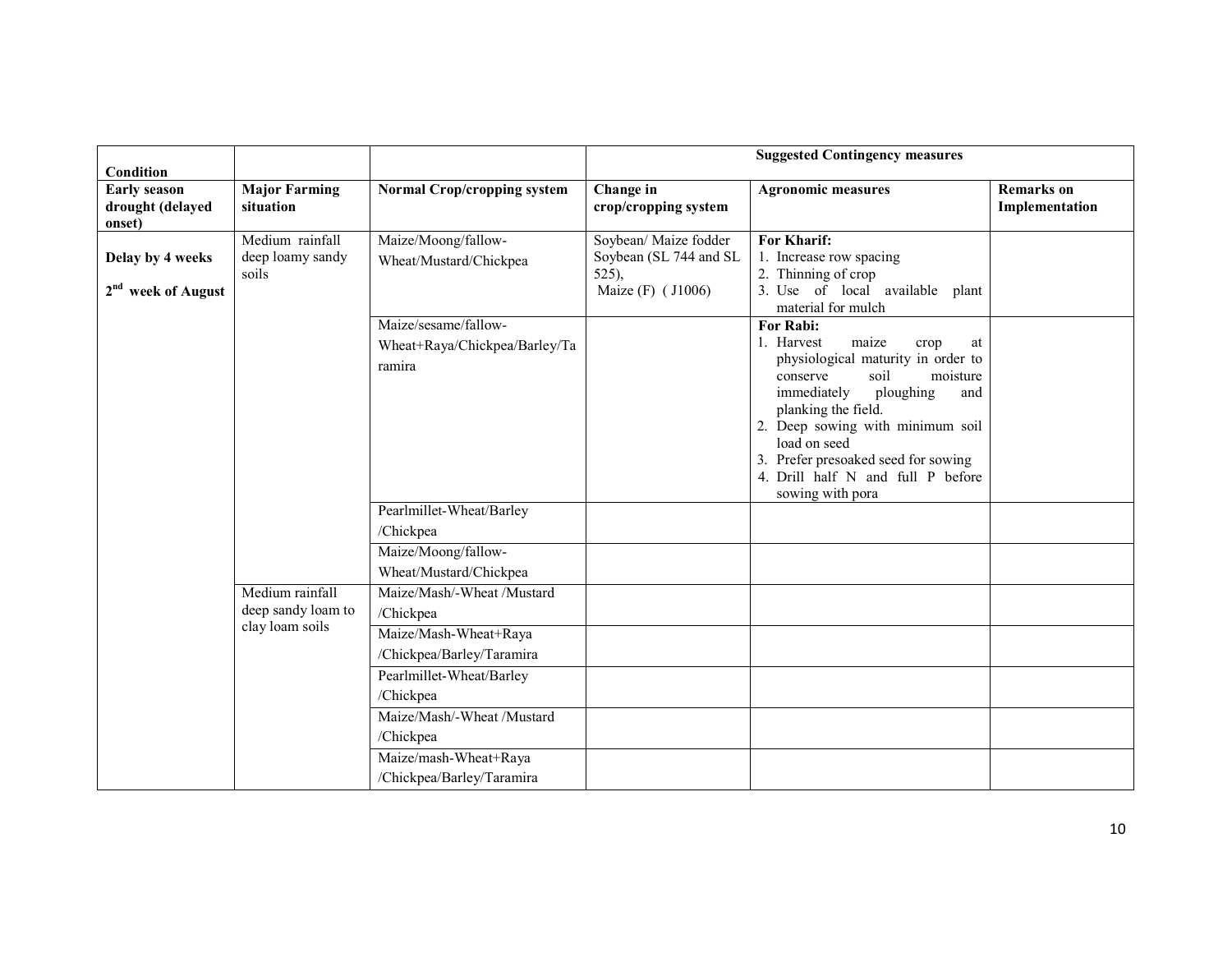| <b>Condition</b>                                   |                                                          |                                                                 | <b>Suggested Contingency measures</b>                                                                      |                                                                                                                                                                                                                                                                                                                                                      |                                     |  |
|----------------------------------------------------|----------------------------------------------------------|-----------------------------------------------------------------|------------------------------------------------------------------------------------------------------------|------------------------------------------------------------------------------------------------------------------------------------------------------------------------------------------------------------------------------------------------------------------------------------------------------------------------------------------------------|-------------------------------------|--|
| <b>Early season</b><br>drought (delayed<br>onset)  | <b>Major Farming</b><br>situation                        | <b>Normal Crop/cropping system</b>                              | Change in crop/cropping<br>system                                                                          | <b>Agronomic measures</b>                                                                                                                                                                                                                                                                                                                            | <b>Remarks</b> on<br>Implementation |  |
| Delay by 6 weeks<br>4 <sup>th</sup> week of August | Medium rainfall<br>deep loamy sandy<br>soils             | Maize/Moong/fallow-<br>Wheat/Mustard/Chickpea                   | Maize $(F)$ / Pearlmillet $(F)$<br>/Cowpea (F<br>Maize (F) (J1006)<br>Pearl millet (FCB 164 and<br>FBC 16) | <b>For Kharif:</b><br>1. Increase row spacing<br>2. Thining of crop<br>3. Use of local available plant<br>material for mulch                                                                                                                                                                                                                         |                                     |  |
|                                                    |                                                          | Maize/Sesame/fallow-<br>Wheat+Raya<br>/Chickpea/Barley/taramira |                                                                                                            | For Rabi:<br>Harvest<br>maize<br>1.<br>crop<br>at<br>physiological maturity in order<br>soil<br>moisture<br>conserve<br>$\mathfrak{t}$<br>immediately<br>ploughing<br>and<br>planking the field.<br>2. Deep sowing with minimum soil<br>load on seed<br>3. Prefer presoaked seed for sowing<br>4. Drill half N and full P before<br>sowing with pora |                                     |  |
|                                                    |                                                          | Pearlmillet-Wheat/Barley<br>/Chickpea                           | $\overline{a}$                                                                                             |                                                                                                                                                                                                                                                                                                                                                      |                                     |  |
|                                                    | Medium rainfall deep<br>sandy loam to clay<br>loam soils | Maize/mash/-Wheat /mustard<br>/chickpea                         |                                                                                                            |                                                                                                                                                                                                                                                                                                                                                      |                                     |  |
|                                                    |                                                          | Maize/Mash-Wheat + Raya<br>/Chickpea/Barley/Taramira            | $\blacksquare$                                                                                             | $\blacksquare$                                                                                                                                                                                                                                                                                                                                       |                                     |  |
|                                                    |                                                          | Pearlmillet-Wheat/Barley<br>/Chickpea                           |                                                                                                            |                                                                                                                                                                                                                                                                                                                                                      |                                     |  |
|                                                    |                                                          | Maize/Mash/-Wheat /Mustard<br>/Chickpea                         | $\sim$                                                                                                     | $\overline{a}$                                                                                                                                                                                                                                                                                                                                       |                                     |  |
|                                                    |                                                          | Maize/Mash-Wheat + Raya<br>/Chickpea/Barley/Taramira            |                                                                                                            |                                                                                                                                                                                                                                                                                                                                                      |                                     |  |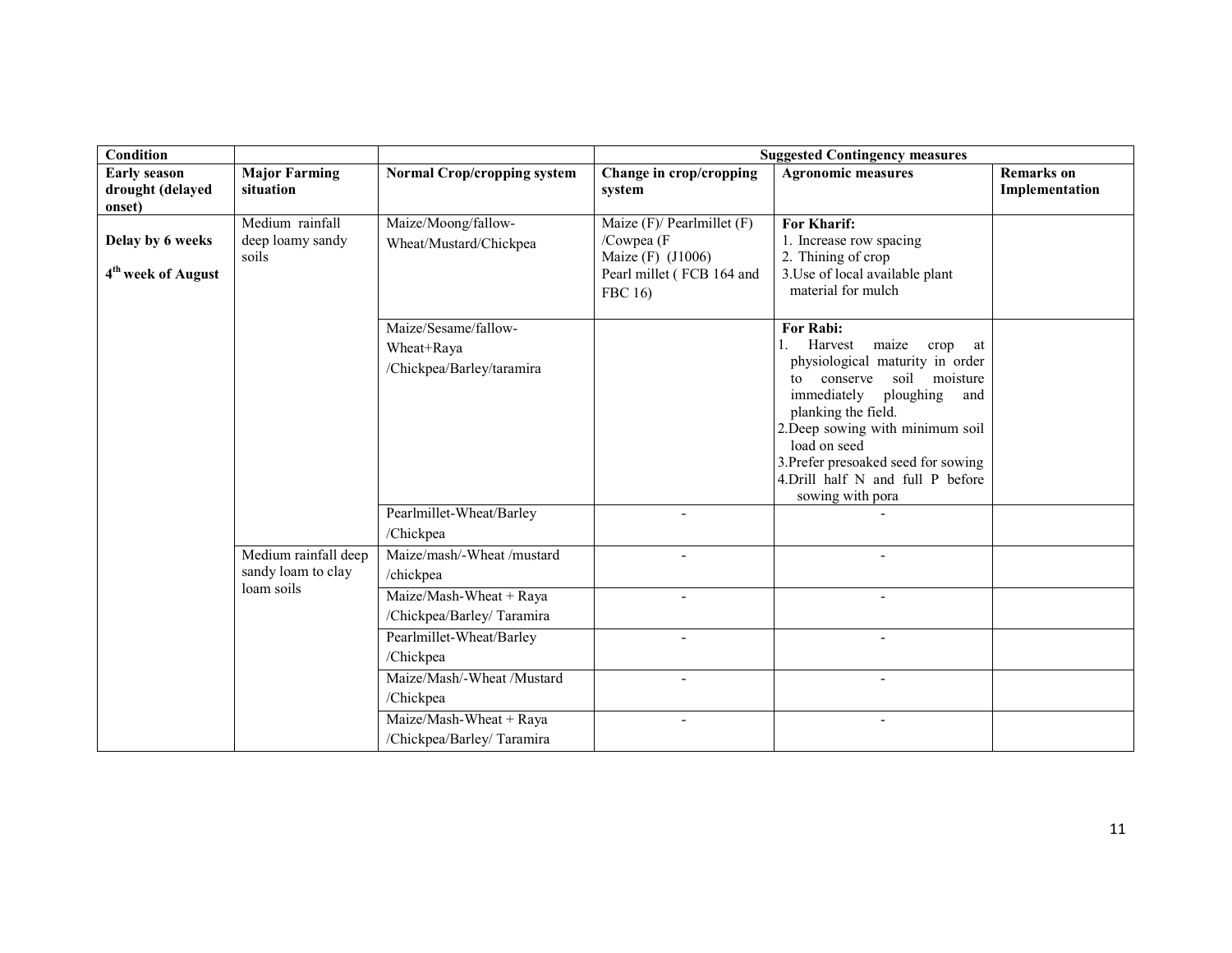| Condition               |                      |                                    |                                                   | <b>Suggested Contingency measures</b>                              |                   |
|-------------------------|----------------------|------------------------------------|---------------------------------------------------|--------------------------------------------------------------------|-------------------|
| <b>Early season</b>     | <b>Major Farming</b> | <b>Normal Crop/cropping system</b> | Change in crop/cropping                           | <b>Agronomic measures</b>                                          | <b>Remarks</b> on |
| drought (delayed        | situation            |                                    | system                                            |                                                                    | Implementation    |
| onset)                  | Medium rainfall      | Maize/Moong/fallow-                | Maize $(F)$ Pearl millet $(F)$                    | For Kharif:                                                        |                   |
| Delay by 8 weeks        | deep loamy sandy     |                                    | /Cowpea $(F)$                                     | 1. Increase row spacing                                            |                   |
|                         | soils                | Wheat/Mustard/Chickpea             |                                                   | 2. Thining of crop                                                 |                   |
|                         |                      |                                    | Maize (F) (J1006)                                 | 3. Use of local available plant                                    |                   |
| 2 <sup>nd</sup> week of |                      |                                    | Pearl millet (FCB 164 and                         | material for mulch                                                 |                   |
| september               |                      |                                    | FBC 16)                                           |                                                                    |                   |
|                         |                      | Maize/Sesame/fallow-Wheat+         | Fallow-Toria+ Gobhisarson                         | For Rabi:                                                          |                   |
|                         |                      | Raya /Chickpea/Barley/taramira     | (Toria in mid september and                       | Harvest<br>maize<br>$1_{-}$<br>crop<br>at                          |                   |
|                         |                      |                                    | intercropping of gobhi<br>sarson in mid November) | physiological maturity in order to<br>soil<br>moisture<br>conserve |                   |
|                         |                      |                                    | Toria (PBT 37)                                    | immediately<br>ploughing<br>and                                    |                   |
|                         |                      |                                    | Raya (PBR 210 and PBR                             | planking the field.                                                |                   |
|                         |                      |                                    | 97)                                               | 2.Deep sowing with minimum soil                                    |                   |
|                         |                      |                                    | Gobhi Sarson (PGSH 51                             | load on seed                                                       |                   |
|                         |                      |                                    | and GSL 2)                                        | 3. Prefer presoaked seed for sowing                                |                   |
|                         |                      |                                    |                                                   | 4. Drill half N and full P before<br>sowing with pora-             |                   |
|                         |                      | Pearlmillet-Wheat/Barley           |                                                   |                                                                    |                   |
|                         |                      | /Chickpea                          |                                                   |                                                                    |                   |
|                         | Medium rainfall deep | Maize/Mash/-Wheat /Mustard         |                                                   |                                                                    |                   |
|                         | sandy loam to clay   | /Chickpea                          |                                                   |                                                                    |                   |
|                         | loam soils           | Maize/Mash-Wheat + Raya            |                                                   |                                                                    |                   |
|                         |                      | /Chickpea/Barley/Taramira          |                                                   |                                                                    |                   |
|                         |                      | Pearlmillet-Wheat/Barley           |                                                   |                                                                    |                   |
|                         |                      | /Chickpea                          |                                                   |                                                                    |                   |
|                         |                      | Maize/Mash/-Wheat /Mustard         |                                                   |                                                                    |                   |
|                         |                      | /Chickpea                          |                                                   |                                                                    |                   |
|                         |                      | Maize/Mash-Wheat + Raya            |                                                   |                                                                    |                   |
|                         |                      | /Chickpea/<br>Barley/              |                                                   |                                                                    |                   |
|                         |                      | Taramira                           |                                                   |                                                                    |                   |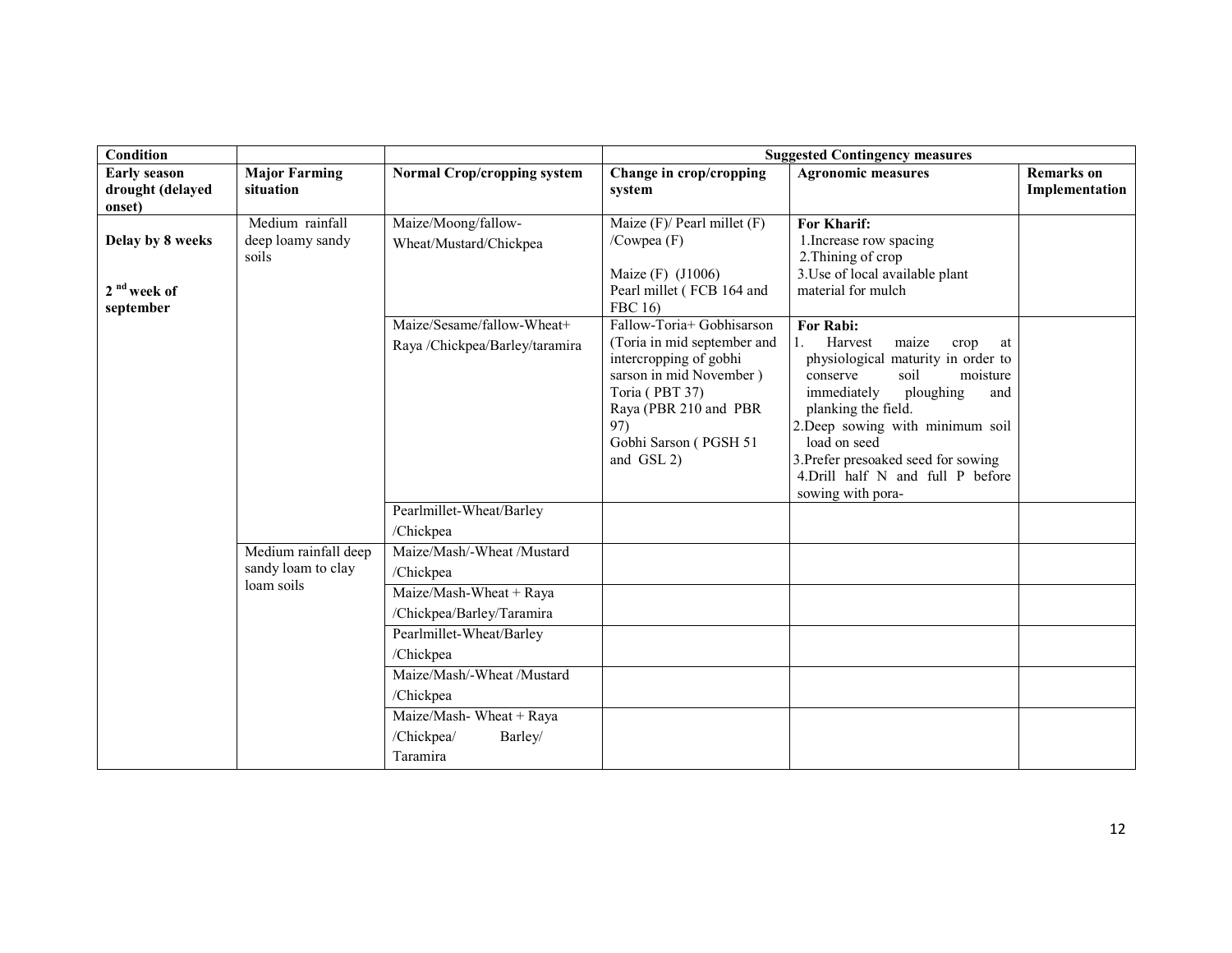| <b>Condition</b>                                                                                                  |                                                          |                                                                                               |                                                  | <b>Suggested Contingency measures</b>                                                                              |                   |
|-------------------------------------------------------------------------------------------------------------------|----------------------------------------------------------|-----------------------------------------------------------------------------------------------|--------------------------------------------------|--------------------------------------------------------------------------------------------------------------------|-------------------|
| Early season drought                                                                                              | <b>Major Farming</b>                                     | <b>Normal Crop/cropping</b>                                                                   | Crop management                                  | Soil nutrient & moisture                                                                                           | <b>Remarks</b> on |
| (Normal onset)                                                                                                    | situation                                                | system                                                                                        |                                                  | conservation measues                                                                                               | Implementation    |
| <b>Normal onset</b><br>followed by 15-20<br>days dry spell after<br>sowing leading to<br>poor<br>germination/crop | Medium rainfall<br>deep loamy sandy<br>soils             | Maize/Moong/fallow-<br>Wheat/Mustard/Chickpea<br>Maize/sesame/fallow-<br>Wheat+Raya /Chickpea | Resowing of maize<br>Thinning of crop<br>Weeding | Use local available plant material<br>for mulch<br>Apply 50% N through organic and<br>50% through inorganic source |                   |
| stand etc.                                                                                                        |                                                          | /barley/taramira                                                                              |                                                  |                                                                                                                    |                   |
|                                                                                                                   |                                                          | Pearlmillet-Wheat/Barley<br>/Chickpea                                                         |                                                  |                                                                                                                    |                   |
|                                                                                                                   | Medium rainfall<br>deep sandy loam to<br>clay loam soils | Maize/Mash/-Wheat /mustard<br>/Chickpea                                                       | Resowing of maize<br>Thinning of crop<br>Weeding | Use local available plant material<br>for mulch<br>Apply 50% N through organic and<br>50% through inorganic source |                   |
|                                                                                                                   |                                                          | Maize/Mash-Wheat+Raya<br>/Chickpea/Barley/Taramira                                            |                                                  |                                                                                                                    |                   |
|                                                                                                                   |                                                          | Pearlmillet-Wheat/Barley<br>/Chickpea                                                         |                                                  |                                                                                                                    |                   |
|                                                                                                                   |                                                          | Maize/Mash/-Wheat /Mustard<br>/Chickpea                                                       |                                                  |                                                                                                                    |                   |
|                                                                                                                   |                                                          | Maize/Mash-Wheat+Raya<br>/Chickpea/Barley/Taramira                                            |                                                  |                                                                                                                    |                   |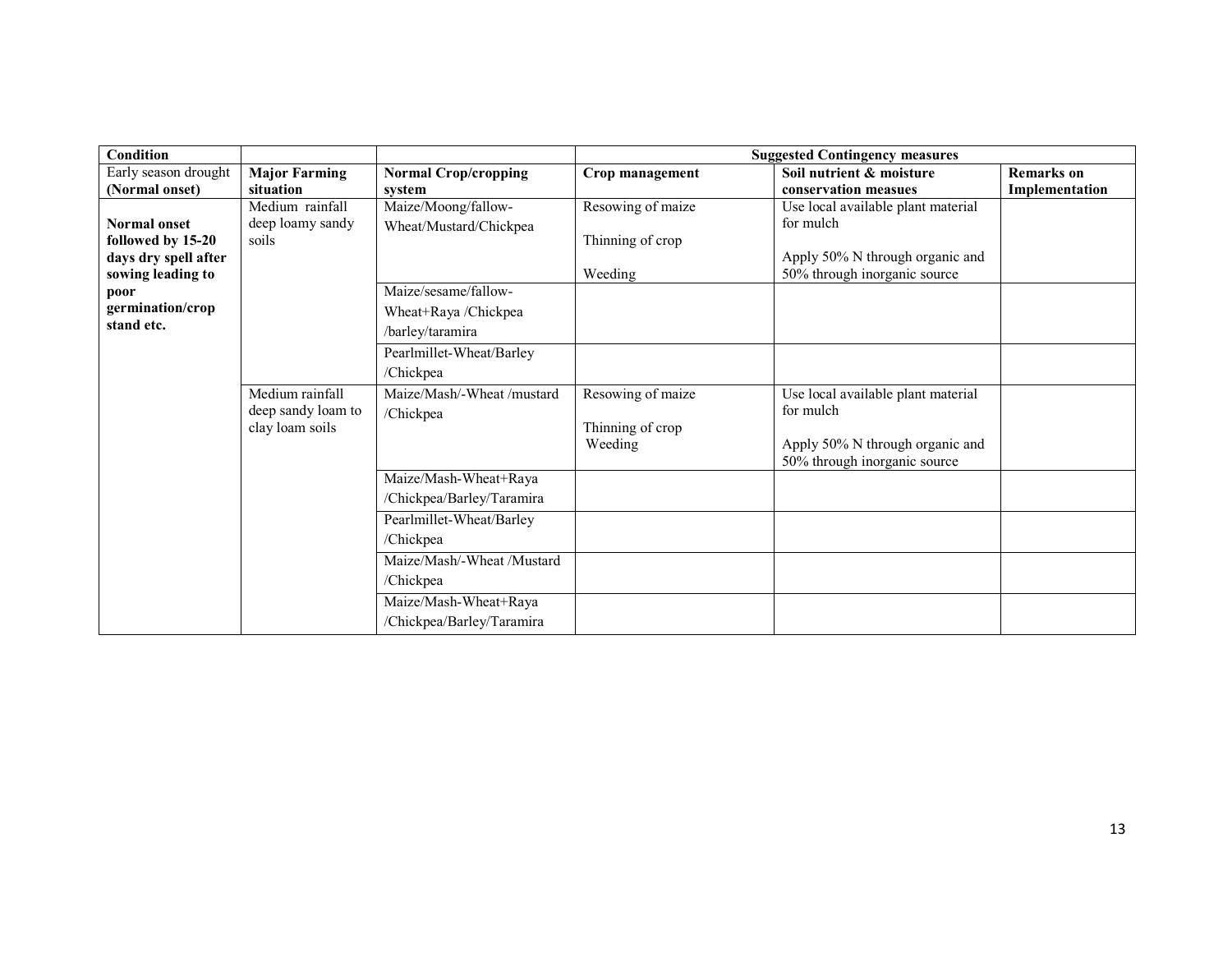| Condition                       |                      |                                    |                                      | <b>Suggested Contingency measures</b> |                   |
|---------------------------------|----------------------|------------------------------------|--------------------------------------|---------------------------------------|-------------------|
| Mid season drought              | <b>Major Farming</b> | <b>Normal Crop/cropping system</b> | Crop management                      | Soil nutrient & moisture              | <b>Remarks</b> on |
| (long dry spell,                | situation            |                                    |                                      | conservation measues                  | Implementation    |
| consecutive 2 weeks             |                      |                                    |                                      |                                       |                   |
| rainless $(>2.5$ mm)<br>period) |                      |                                    |                                      |                                       |                   |
|                                 | Medium rainfall deep | Maize/moong/fallow-                | Every third row in case of           | Use local available plant             |                   |
| At vegetative stage             | loamy sand to sandy  | Wheat/mustard/chickpea             | maiz/bajra can be thinned out and    | material for mulch                    |                   |
|                                 | soils                |                                    | use as fodder( $1/3$ rd population)  |                                       |                   |
|                                 |                      |                                    |                                      | Apply 50% N through                   |                   |
|                                 |                      |                                    | Use anti transparent                 | organic and 50% through               |                   |
|                                 |                      |                                    |                                      | inorganic source                      |                   |
|                                 |                      | Maize/sesame/fallow-               | Life saving irrigation, if available |                                       |                   |
|                                 |                      |                                    |                                      |                                       |                   |
|                                 |                      | Wheat+Raya /Chickpea               |                                      |                                       |                   |
|                                 |                      | /barley/taramira                   |                                      |                                       |                   |
|                                 |                      | Pearlmillet-Wheat/Barley           |                                      |                                       |                   |
|                                 |                      | /Chickpea                          |                                      |                                       |                   |
|                                 | Medium rainfall deep | Maize/Mash/-Wheat /mustard         |                                      |                                       |                   |
|                                 | sandy loam to clay   | /Chickpea                          |                                      |                                       |                   |
|                                 | loam soils           | Maize/Mash-Wheat+Raya              |                                      |                                       |                   |
|                                 |                      | /Chickpea/Barley/Taramira          |                                      |                                       |                   |
|                                 |                      | Pearlmillet-Wheat/Barley           |                                      |                                       |                   |
|                                 |                      | /Chickpea                          |                                      |                                       |                   |
|                                 |                      | Maize/Mash/-Wheat /mustard         |                                      |                                       |                   |
|                                 |                      | /chickpea                          |                                      |                                       |                   |
|                                 |                      | Maize/Mash-Wheat+Raya              |                                      |                                       |                   |
|                                 |                      | /Chickpea/Barley/Taramira          |                                      |                                       |                   |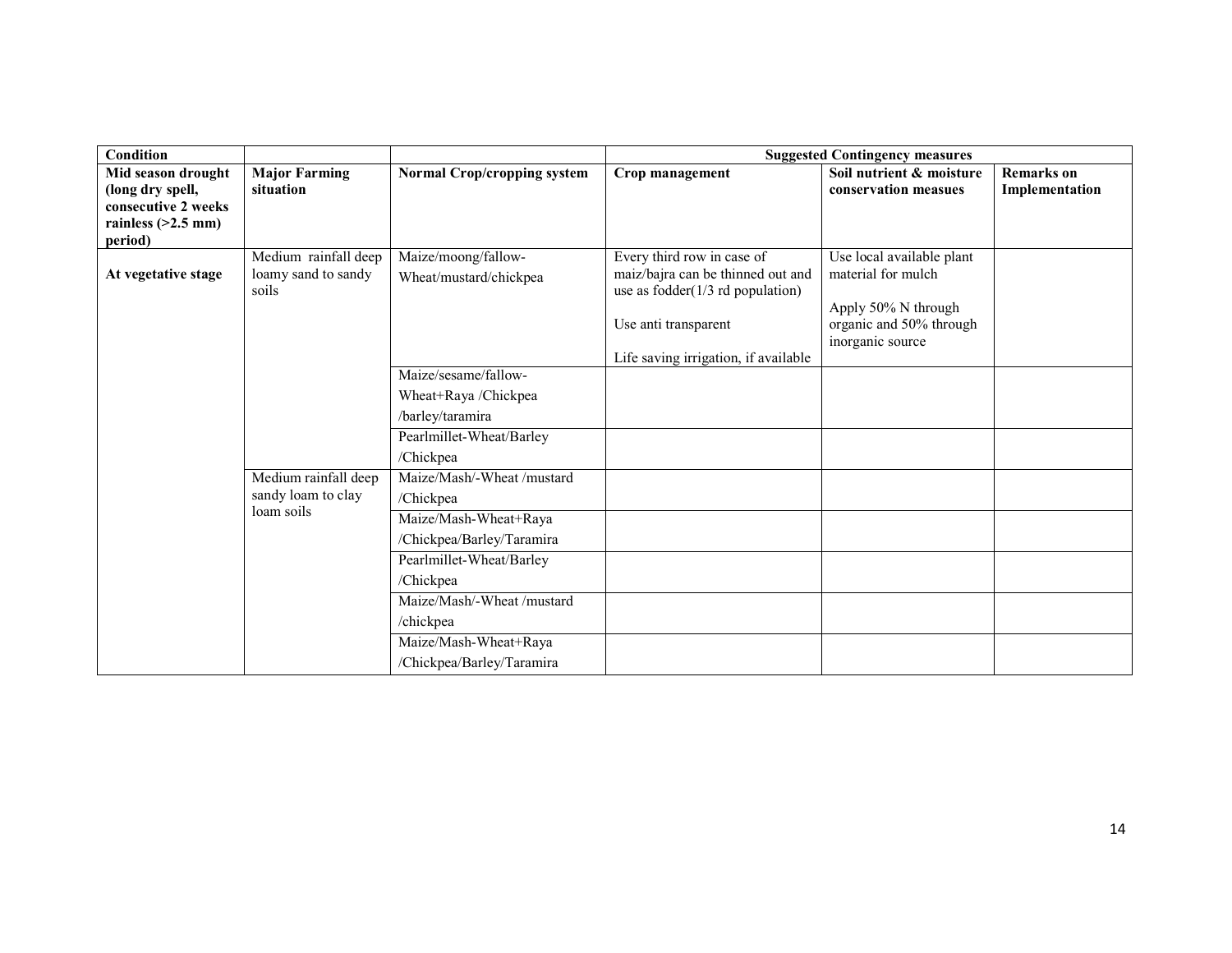| Mid season<br>drought (long dry<br>spell) | <b>Major Farming</b><br>situation                        | <b>Normal Crop/cropping</b><br>system | Crop management                                                                                                                                                                                                                                                                                                                                                             | Soil nutrient & moisture<br>conservation measues                                                                      | <b>Remarks</b> on<br>Implementation |
|-------------------------------------------|----------------------------------------------------------|---------------------------------------|-----------------------------------------------------------------------------------------------------------------------------------------------------------------------------------------------------------------------------------------------------------------------------------------------------------------------------------------------------------------------------|-----------------------------------------------------------------------------------------------------------------------|-------------------------------------|
| At flowering/<br>fruiting stage           | Medium rainfall deep<br>loamy sand to sandy<br>soils     | As above                              | • If grain setting has occurred in<br>maize, the tassels can be cut down<br>to reduce transpiration<br>• Life saving irrigation, if available<br>• Greengram and Blackgram can be<br>incorporated as green manure $\&$<br>conserve moisture for rabi crops<br>• If rain comes Toria can be sown<br>in mid September and<br>intercropping of gobhi sarson in<br>mid November | Use local available plant<br>material for mulch<br>Apply 50% N through<br>organic and 50% through<br>inorganic source |                                     |
|                                           | Medium rainfall deep<br>sandy loam to clay<br>loam soils |                                       |                                                                                                                                                                                                                                                                                                                                                                             |                                                                                                                       |                                     |

| Condition                        |                                                      |                                    |                                                                                                 | <b>Suggested Contingency measures</b>                                                                                                                                                                                                         |                                     |
|----------------------------------|------------------------------------------------------|------------------------------------|-------------------------------------------------------------------------------------------------|-----------------------------------------------------------------------------------------------------------------------------------------------------------------------------------------------------------------------------------------------|-------------------------------------|
| <b>Terminal drought</b>          | <b>Major Farming</b><br>situation                    | <b>Normal Crop/cropping system</b> | Crop management                                                                                 | Rabi Crop planning                                                                                                                                                                                                                            | <b>Remarks</b> on<br>Implementation |
| (Early withdrawal<br>of monsoon) | Medium rainfall<br>deep loamy sand to<br>sandy soils | Paddy - Wheat                      | Harvest whatever crop is<br>available and immediately<br>conserve the soil moisture<br>for rabi | • Intercropping of gobhi sarson in<br>mid November in the Toria sown<br>during mid September<br>• Deep sowing with minimum soil<br>load on seed<br>• Prefer presoaked seed for sowing<br>• Drill half N and full P before<br>sowing with pora |                                     |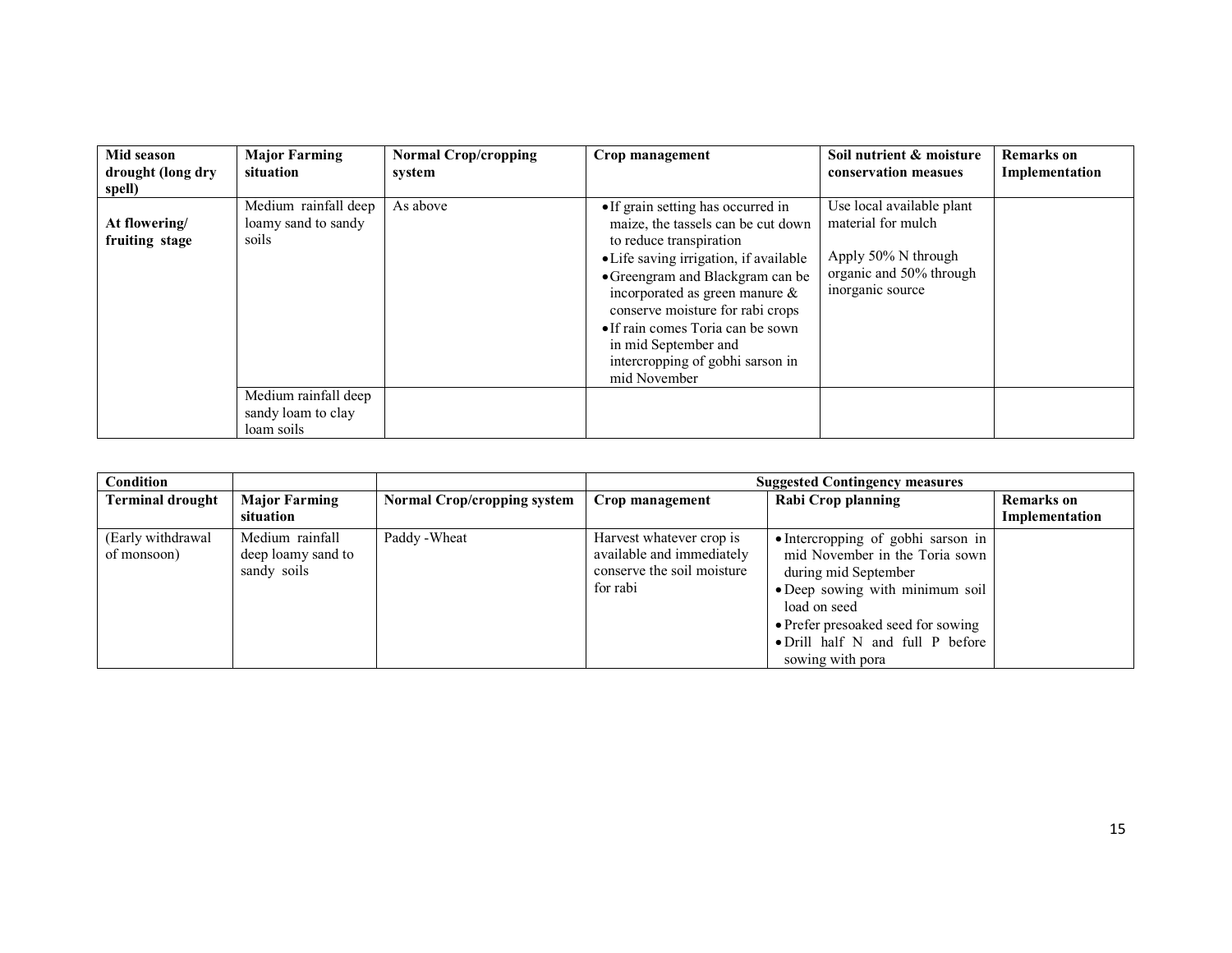#### 2.1.2 Drought - Irrigated situation-Not applicable

| $\mathop{\mathrm{Condition}}$ |                      | <b>Suggested Contingency measures</b> |                         |                    |                |
|-------------------------------|----------------------|---------------------------------------|-------------------------|--------------------|----------------|
|                               | <b>Major Farming</b> | <b>Normal Crop/cropping system</b>    | Change in crop/cropping | Agronomic measures | Remarks on     |
|                               | situation            |                                       | svstem                  |                    | Implementation |
| Delayed release of            | Tank-fed medium      |                                       |                         |                    |                |
| water in canals due           | deep black soils     |                                       |                         |                    |                |
| to low rainfall               |                      |                                       |                         |                    |                |

| $\mathop{\mathrm{Condition}}$ |                      |                                    | <b>Suggested Contingency measures</b> |                           |                |
|-------------------------------|----------------------|------------------------------------|---------------------------------------|---------------------------|----------------|
|                               | <b>Major Farming</b> | <b>Normal Crop/cropping system</b> | Change in crop/cropping               | <b>Agronomic measures</b> | Remarks on     |
|                               | situation            |                                    | svstem                                |                           | Implementation |
| Limited release of            | Tank-fed medium      |                                    |                                       |                           |                |
| water in canals due           | deep black soils     |                                    |                                       |                           |                |
| to low rainfall               |                      |                                    |                                       |                           |                |

| Condition            |                      |                                    | <b>Suggested Contingency measures</b> |                           |                   |
|----------------------|----------------------|------------------------------------|---------------------------------------|---------------------------|-------------------|
|                      | <b>Major Farming</b> | <b>Normal Crop/cropping system</b> | Change in crop/cropping               | <b>Agronomic measures</b> | <b>Remarks</b> on |
|                      | situation            |                                    | svstem                                |                           | Implementation    |
| Non release of water | Tank-fed medium      |                                    |                                       |                           |                   |
| in canals under      | deep black soils     |                                    |                                       |                           |                   |
| delayed onset of     |                      |                                    |                                       |                           |                   |
| monsoon in           |                      |                                    |                                       |                           |                   |
| catchment            |                      |                                    |                                       |                           |                   |

| Condition            |                      | <b>Suggested Contingency measures</b> |                         |                           |                   |
|----------------------|----------------------|---------------------------------------|-------------------------|---------------------------|-------------------|
|                      | <b>Major Farming</b> | <b>Normal Crop/cropping system</b>    | Change in crop/cropping | <b>Agronomic measures</b> | <b>Remarks</b> on |
|                      | situation            |                                       | system                  |                           | Implementation    |
| Lack of inflows into | Tank-fed medium      |                                       |                         |                           |                   |
| tanks due to         | deep black soils     |                                       |                         |                           |                   |
| insufficient/delayed |                      |                                       |                         |                           |                   |
| onset of monsoon     |                      |                                       |                         |                           |                   |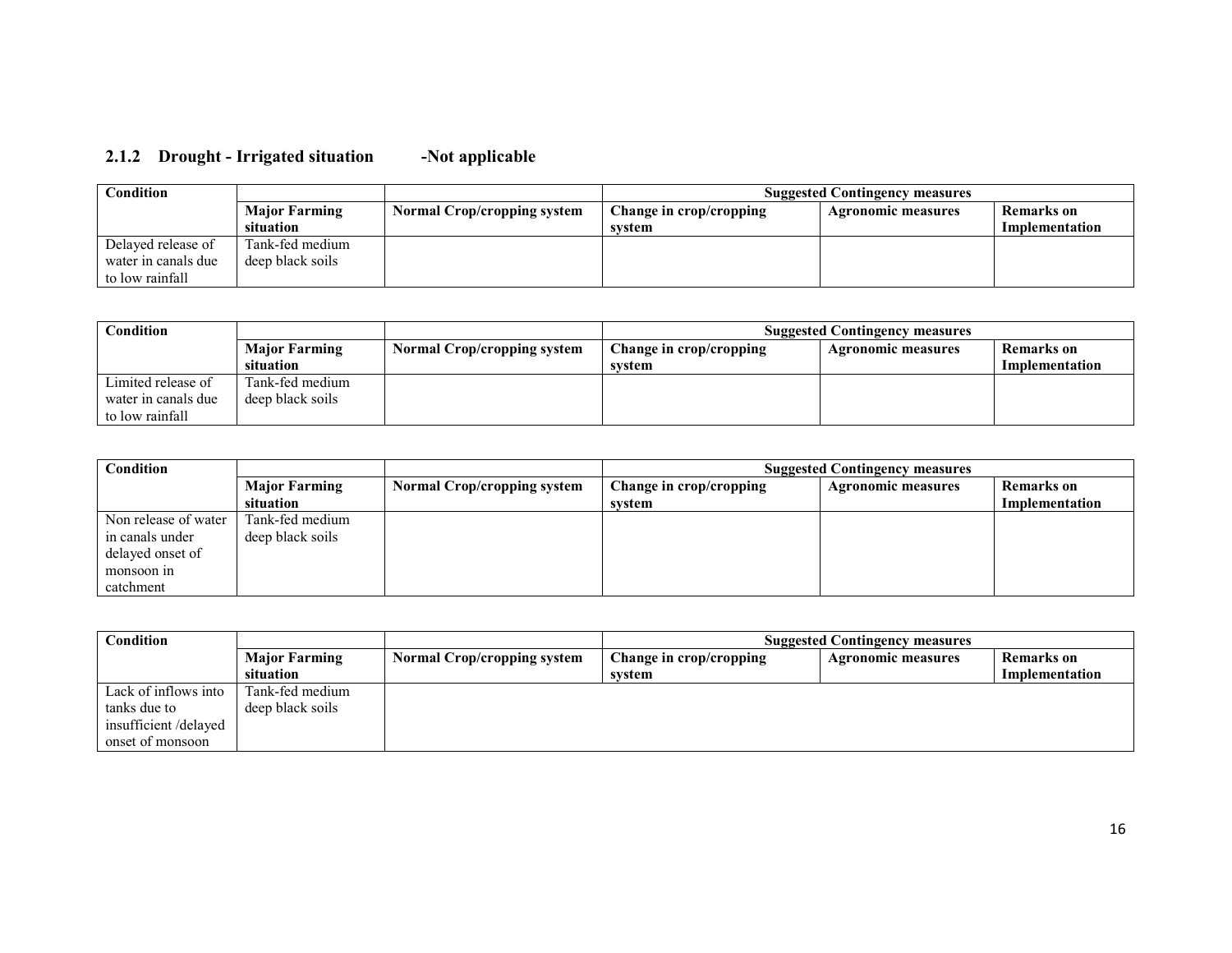| Condition           |                      |                                    |                         | <b>Suggested Contingency measures</b> |                |
|---------------------|----------------------|------------------------------------|-------------------------|---------------------------------------|----------------|
|                     | <b>Major Farming</b> | <b>Normal Crop/cropping system</b> | Change in crop/cropping | <b>Agronomic measures</b>             | Remarks on     |
|                     | situation            |                                    | system                  |                                       | Implementation |
| Insufficient        | Tank-fed medium      |                                    |                         |                                       |                |
| groundwater         | deep black soils     |                                    |                         |                                       |                |
| recharge due to low |                      |                                    |                         |                                       |                |
| rainfall            |                      |                                    |                         |                                       |                |

## 2.2 Unusual rains (untimely, unseasonal etc) (for both rainfed and irrigated situations)

| <b>Condition</b>                                                        |                                                                                                                      | <b>Suggested contingency measure</b>                     |                                                               |                                                                             |
|-------------------------------------------------------------------------|----------------------------------------------------------------------------------------------------------------------|----------------------------------------------------------|---------------------------------------------------------------|-----------------------------------------------------------------------------|
| Continuous high rainfall<br>in a short span leading<br>to water logging | <b>Vegetative stage</b>                                                                                              | <b>Flowering stage</b>                                   | Crop maturity stage                                           | Post harvest                                                                |
| Maize/Wheat                                                             | Drain out excessive water                                                                                            | It damage the crop                                       | Harvest the crop and shift<br>to safer place and dry<br>place | In case of moong and mash no<br>staking and drying the crop by<br>spreading |
| <b>Horticulture</b>                                                     |                                                                                                                      |                                                          |                                                               |                                                                             |
| Litchi                                                                  |                                                                                                                      |                                                          | Fruit shell splitting                                         |                                                                             |
| Heavy rainfall with high<br>speed winds in a short<br>span              |                                                                                                                      |                                                          |                                                               |                                                                             |
| Maize/Wheat                                                             | Drain out excessive water and<br>add urea $@1/3$ rd of<br>recommended dose, if not<br>applied with in 15 days before | Spray with chemicals which enhance<br>the photosynthesis | Harvest the crop and shift<br>to safer place and dry<br>place |                                                                             |
| Horticulture                                                            |                                                                                                                      |                                                          |                                                               |                                                                             |
| Mango                                                                   |                                                                                                                      |                                                          | Fruit shedding                                                |                                                                             |
| Outbreak of pests and<br>diseases due to<br>unseasonal rains            |                                                                                                                      |                                                          |                                                               |                                                                             |
| wheat                                                                   | Leaf blight                                                                                                          | Karnal bunt<br>Yellow rust (Feb) with rise in temp.      | Karnal bunt                                                   |                                                                             |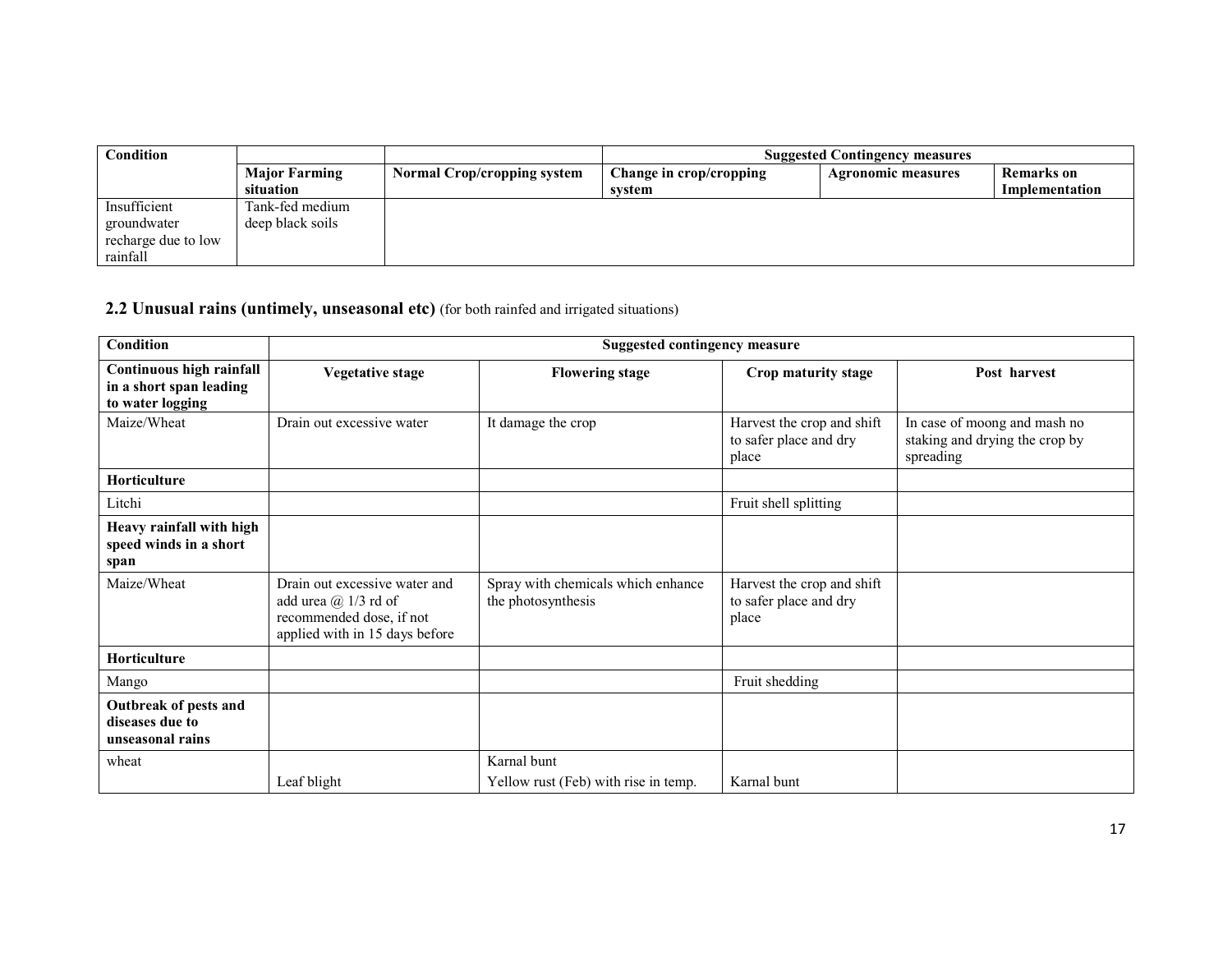| Raya         | Alternaria blight |                              |  |
|--------------|-------------------|------------------------------|--|
| Taramira     | Alternaria blight |                              |  |
| Lentil       | Lentil blight     |                              |  |
| Chickpea     |                   | Gram blight & gram pod borer |  |
| Horticulture |                   |                              |  |
| Mango        | Root rot          |                              |  |

## 2.3 Floods

| Condition                                      | <b>Suggested contingency measure</b>  |                                          |                                          |                                                         |  |  |  |
|------------------------------------------------|---------------------------------------|------------------------------------------|------------------------------------------|---------------------------------------------------------|--|--|--|
| Transient water logging/ partial<br>inundation | Seedling / nursery stage              | Vegetative stage                         | <b>Reproductive stage</b>                | At harvest                                              |  |  |  |
| Continuous submergence                         |                                       |                                          |                                          |                                                         |  |  |  |
| for more than 2 days                           |                                       |                                          |                                          |                                                         |  |  |  |
| Maize                                          | Drain out excess water from the field | Drain out excess<br>water from the field | Drain out excess water<br>from the field | Harvest & move the<br>produce to safer and<br>dry place |  |  |  |
| <b>Horticulture</b>                            |                                       |                                          |                                          |                                                         |  |  |  |
| Mango                                          | Drain out excess water from the field |                                          |                                          |                                                         |  |  |  |

## 2.4 Extreme events: Heat wave / Cold wave/Frost/ Hailstorm /Cyclone

| <b>Extreme event type</b> | <b>Suggested contingency measure</b>           |                                                        |                                      |            |  |  |
|---------------------------|------------------------------------------------|--------------------------------------------------------|--------------------------------------|------------|--|--|
|                           | Seedling / nursery stage                       | Vegetative stage                                       | Reproductive stage                   | At harvest |  |  |
| <b>Heat Wave</b>          | Spray anti transparent to reduce transpiration | Spray anti transparent                                 | Life saving irrigation, if available |            |  |  |
| Wheat                     | Spray anti transparent to reduce transpiration | Spray anti transparent                                 | Life saving irrigation, if available |            |  |  |
| <b>Horticulture</b>       |                                                |                                                        |                                      |            |  |  |
| Kinnow                    | Light irrigation preferably with sprinkler     | Spray with GA to prevent pre-<br>mature fruit shedding |                                      |            |  |  |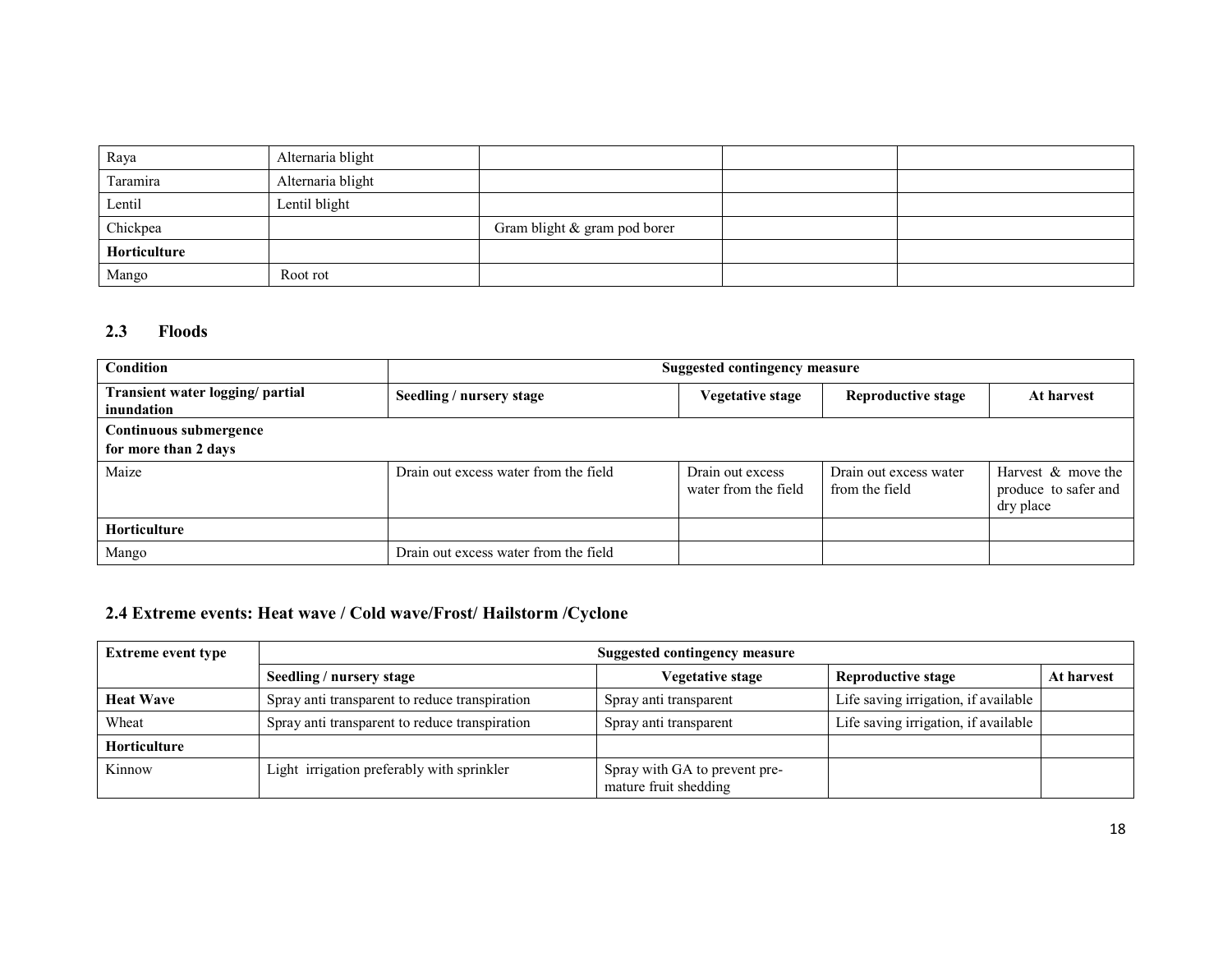|              |                                                                                                                    | (June drop) in citrus and sweet                              |            |  |
|--------------|--------------------------------------------------------------------------------------------------------------------|--------------------------------------------------------------|------------|--|
|              |                                                                                                                    | orange                                                       |            |  |
| Cold wave    |                                                                                                                    |                                                              |            |  |
| Wheat        |                                                                                                                    | Light irrigation, if available.<br>Preferably with sprinkler |            |  |
| Horticulture |                                                                                                                    |                                                              |            |  |
| Kinnow       | Watering                                                                                                           |                                                              |            |  |
|              | Covering the plants (with South side open)                                                                         |                                                              |            |  |
| Frost        |                                                                                                                    |                                                              |            |  |
| Wheat        |                                                                                                                    | Light irrigation, if available.<br>Preferably with sprinkler |            |  |
| Horticulture |                                                                                                                    |                                                              |            |  |
| Kinnow       | Watering<br>Covering the plants (with South side open)<br>Burn the leaves/ straw in the field to increase the temp |                                                              |            |  |
| Hailstorm    |                                                                                                                    |                                                              |            |  |
| Kinnow       |                                                                                                                    | Apply supplemental dose of urea                              |            |  |
| Horticulture |                                                                                                                    |                                                              |            |  |
| Mango        |                                                                                                                    |                                                              | Fruit drop |  |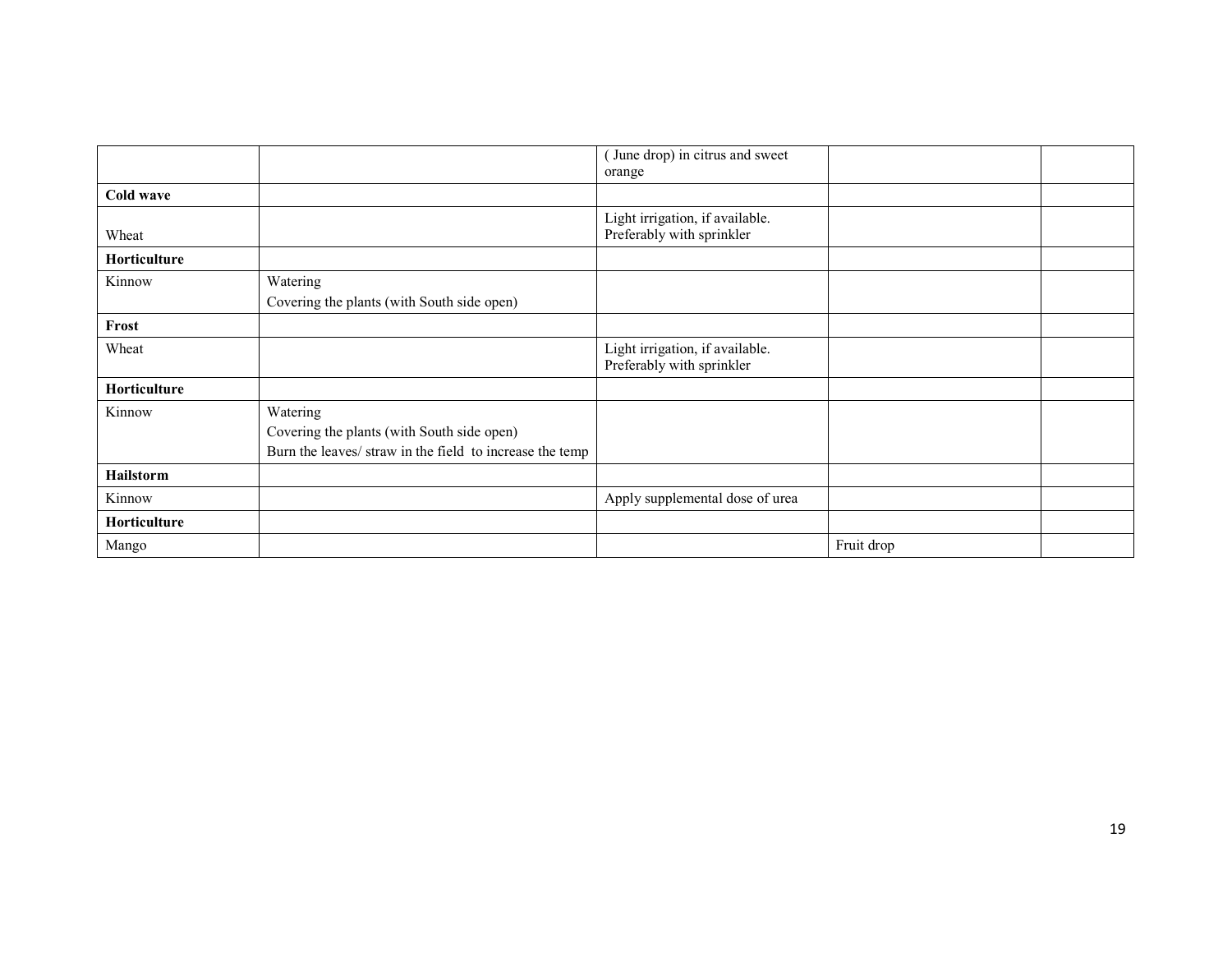## 2.5 Contingent strategies for Livestock, Poultry & Fisheries

## 2.5.1 Livestock

|                                        | <b>Suggested contingency measures</b>                                                                                                                                                                                                                                                                                                                                                                                                                                                                                                                                                                                                                                                                                                                                                                                                                                                                                                                                                                  |                                                                                                                                                                                                                                                                                                                                                                                                                                                                                                                                                                                                                                                                                                                                                                      |                                                                                                                                                                                                                                                                                                                                                                                                                                                                                                                                   |  |  |
|----------------------------------------|--------------------------------------------------------------------------------------------------------------------------------------------------------------------------------------------------------------------------------------------------------------------------------------------------------------------------------------------------------------------------------------------------------------------------------------------------------------------------------------------------------------------------------------------------------------------------------------------------------------------------------------------------------------------------------------------------------------------------------------------------------------------------------------------------------------------------------------------------------------------------------------------------------------------------------------------------------------------------------------------------------|----------------------------------------------------------------------------------------------------------------------------------------------------------------------------------------------------------------------------------------------------------------------------------------------------------------------------------------------------------------------------------------------------------------------------------------------------------------------------------------------------------------------------------------------------------------------------------------------------------------------------------------------------------------------------------------------------------------------------------------------------------------------|-----------------------------------------------------------------------------------------------------------------------------------------------------------------------------------------------------------------------------------------------------------------------------------------------------------------------------------------------------------------------------------------------------------------------------------------------------------------------------------------------------------------------------------|--|--|
|                                        | <b>Before the event</b>                                                                                                                                                                                                                                                                                                                                                                                                                                                                                                                                                                                                                                                                                                                                                                                                                                                                                                                                                                                | During the event                                                                                                                                                                                                                                                                                                                                                                                                                                                                                                                                                                                                                                                                                                                                                     | After the event                                                                                                                                                                                                                                                                                                                                                                                                                                                                                                                   |  |  |
| <b>Drought</b>                         |                                                                                                                                                                                                                                                                                                                                                                                                                                                                                                                                                                                                                                                                                                                                                                                                                                                                                                                                                                                                        |                                                                                                                                                                                                                                                                                                                                                                                                                                                                                                                                                                                                                                                                                                                                                                      |                                                                                                                                                                                                                                                                                                                                                                                                                                                                                                                                   |  |  |
| <b>Feed and fodder</b><br>availability | As the district is occasionally prone to drought the<br>following measures to be taken to ameliorate the fodder<br>deficiency<br>Motivating the sugarcane farmers to convert green sugarcane<br>tops in to silage by the end of February<br>Avoid burning of wheat/paddy straw and pearl millet<br>stover<br>Establishment of fodder bank at village level with available dry<br>fodder (paddy/wheat straw)<br>Increase area under perennial fodder cultivation with<br>high yielding Hybrid Napier varieties.<br>Conservation of maize green fodder and sugar cane tops<br>as silage<br>Sowing of cereals (Sorghum/Bajra) and leguminous crops<br>(Lucerne, Berseem, Horse gram, Cowpea) during North-East<br>monsoon under dry land system for fodder production<br>Encourage fodder production with Maize, Jowar, Bajra,<br>Cowpea, Makkchari, Barseem, Jawi, Rayi grass,<br>Lucerne and Japense grass<br>Processing & storage of feed/fodder and roughages in<br>the form of complete feed/blocks. | Harvest and use biomass of dried up crops (Maize, Wheat,<br>Paddy, Sugar cane, Ground nut, chickpea, cowpea,<br>barley, pearl millet<br>etc.,) material as fodder<br>Utilizing fodder from fodder bank reserves.<br>Utilizing stored silage/hay.<br>Transporting complete feed/fodder and dry roughages<br>to the affected areas.<br>Concentrate ingredients such as Grains, brans,<br>chunnies & oilseed cakes, low grade grains etc. unfit<br>for human consumption should be procured from<br>Govt. Godowns for feeding as supplement for high<br>productive animals during drought<br>Continuous supplementation of mineral mixture to<br>prevent infertility.<br>Encourage mixing available kitchen waste with dry<br>fodder while feeding to the milch animals | Training/educating farmers<br>for feed & fodder storage.<br>Maintenance / repair of silo<br>pits and feed/fodder stores.<br>Encourage progressive<br>farmers to grow multi cut<br>fodder crops of<br>sorghum/bajra/maize(UP<br>chari, MP chari, HC-136,<br>HD-2, GAINT BAJRA, L-74,<br>K-677, Ananad/African Tall<br>etc.,<br>Supply of quality fodder seed<br>(multi<br>cut<br>sorghum/bajra/maize<br>varieties) and fodder slips of<br>guinea grass well<br>Napier,<br>before monsoon<br>Replenish the feed and<br>fodder banks |  |  |
|                                        |                                                                                                                                                                                                                                                                                                                                                                                                                                                                                                                                                                                                                                                                                                                                                                                                                                                                                                                                                                                                        |                                                                                                                                                                                                                                                                                                                                                                                                                                                                                                                                                                                                                                                                                                                                                                      |                                                                                                                                                                                                                                                                                                                                                                                                                                                                                                                                   |  |  |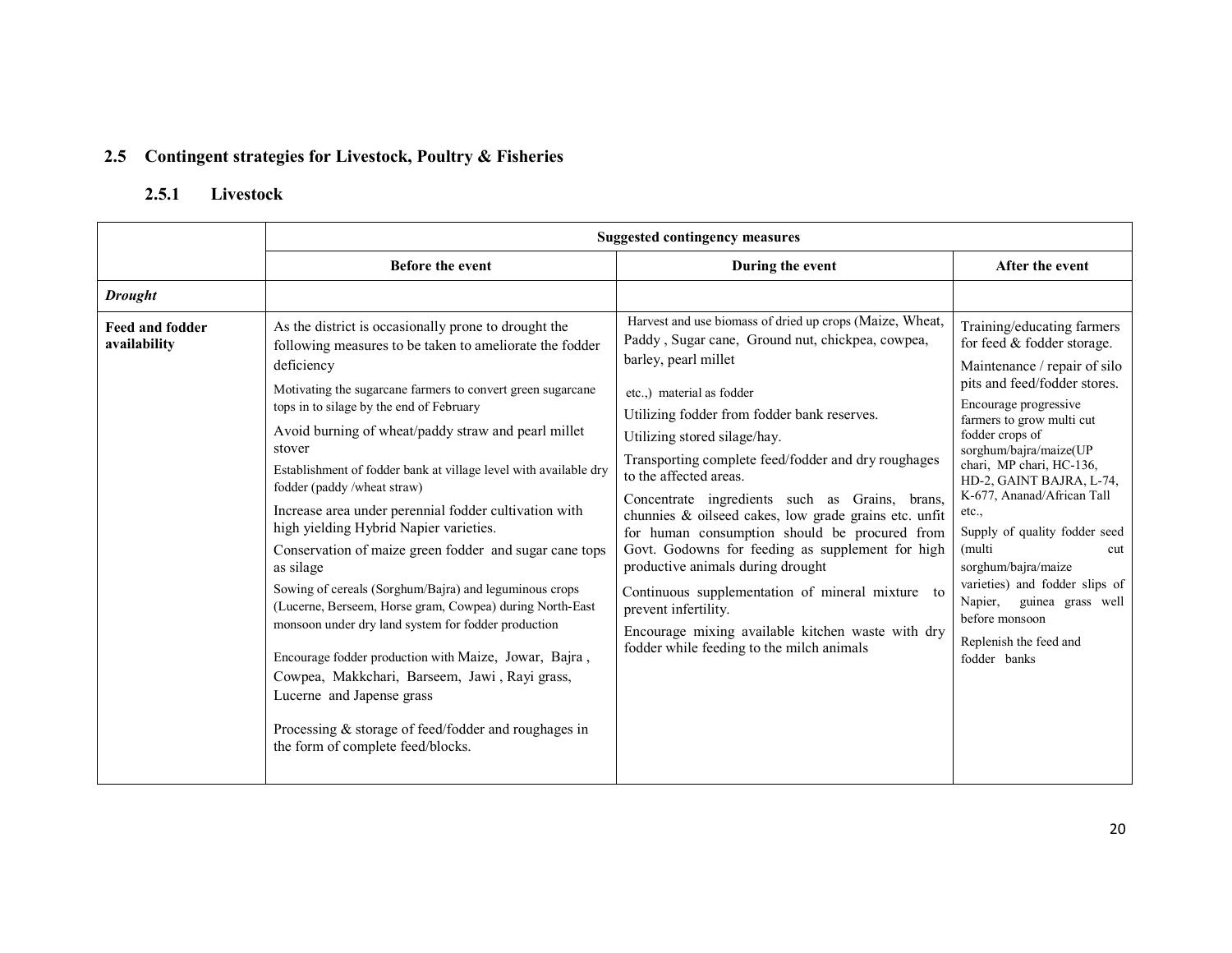| <b>Drinking</b> water                   | Adopt various water conservation methods at village<br>level to improve the ground water level for adequate<br>water supply.<br>Identification of water resources<br>Desilting of ponds<br>Rain water harvesting and create water bodies/watering<br>points (when water is scarce use only as drinking water<br>for animals)<br>Construction of drinking water tanks in herding<br>places/village junctions/relief camp locations<br>Community drinking water trough can be arranged in<br>shandies /community grazing areas | Adequate supply of drinking water.<br>Restrict wallowing of animals in water<br>bodies/resources<br>Add alum in stagnated water bodies                                                                                                                                                                                                                                                                                                                                                                                         | Watershed<br>management<br>practices shall be promoted<br>to conserve the rainwater.<br>Bleach $(0.1\%)$ drinking<br>water / water sources<br>Provide<br>clean<br>drinking<br>water                                                                                                                                               |
|-----------------------------------------|------------------------------------------------------------------------------------------------------------------------------------------------------------------------------------------------------------------------------------------------------------------------------------------------------------------------------------------------------------------------------------------------------------------------------------------------------------------------------------------------------------------------------|--------------------------------------------------------------------------------------------------------------------------------------------------------------------------------------------------------------------------------------------------------------------------------------------------------------------------------------------------------------------------------------------------------------------------------------------------------------------------------------------------------------------------------|-----------------------------------------------------------------------------------------------------------------------------------------------------------------------------------------------------------------------------------------------------------------------------------------------------------------------------------|
| <b>Health and disease</b><br>management | Procure and stock emergency medicines and<br>vaccines<br>for important endemic diseases of the area<br>All the stock must be immunized for endemic diseases<br>of the area<br>Surveillance and disease monitoring network to be<br>established at Joint Director (Animal Husbandry) office<br>in the district<br>Adequate refreshment training on draught management<br>to be given to VAS, Jr.VAS, LI with regard to health &<br>management measures<br>Procure and stock multivitamins & area specific mineral<br>mixture  | Carryout deworming to all animals entering into relief<br>camps<br>Identification and quarantine of sick animals<br>Constitution of Rapid Action Veterinary Force<br>Performing ring vaccination (8 km radius) in case of<br>any outbreak<br>Restricting movement of livestock in case of any<br>epidemic<br>Tick control measures be undertaken to prevent tick<br>borne diseases in animals<br>Rescue of sick and injured animals and their treatment<br>Organize with community, daily lifting of dung from<br>relief camps | Keep close surveillance on<br>disease outbreak.<br>Undertake the vaccination<br>depending on need<br>Keep the animal houses<br>clean and spray<br>disinfectants Farmers<br>should be advised to breed<br>their milch animals during<br>July-September so that the<br>peak milk production does<br>not coincide with mid<br>summer |
| <b>Floods</b>                           |                                                                                                                                                                                                                                                                                                                                                                                                                                                                                                                              | Not applicable                                                                                                                                                                                                                                                                                                                                                                                                                                                                                                                 |                                                                                                                                                                                                                                                                                                                                   |
| Cyclone                                 |                                                                                                                                                                                                                                                                                                                                                                                                                                                                                                                              | Not applicable                                                                                                                                                                                                                                                                                                                                                                                                                                                                                                                 |                                                                                                                                                                                                                                                                                                                                   |
| <b>Insurance</b>                        | Encouraging insurance of livestock                                                                                                                                                                                                                                                                                                                                                                                                                                                                                           | Listing out the details of the dead animals                                                                                                                                                                                                                                                                                                                                                                                                                                                                                    | Submission<br>for<br>insurance                                                                                                                                                                                                                                                                                                    |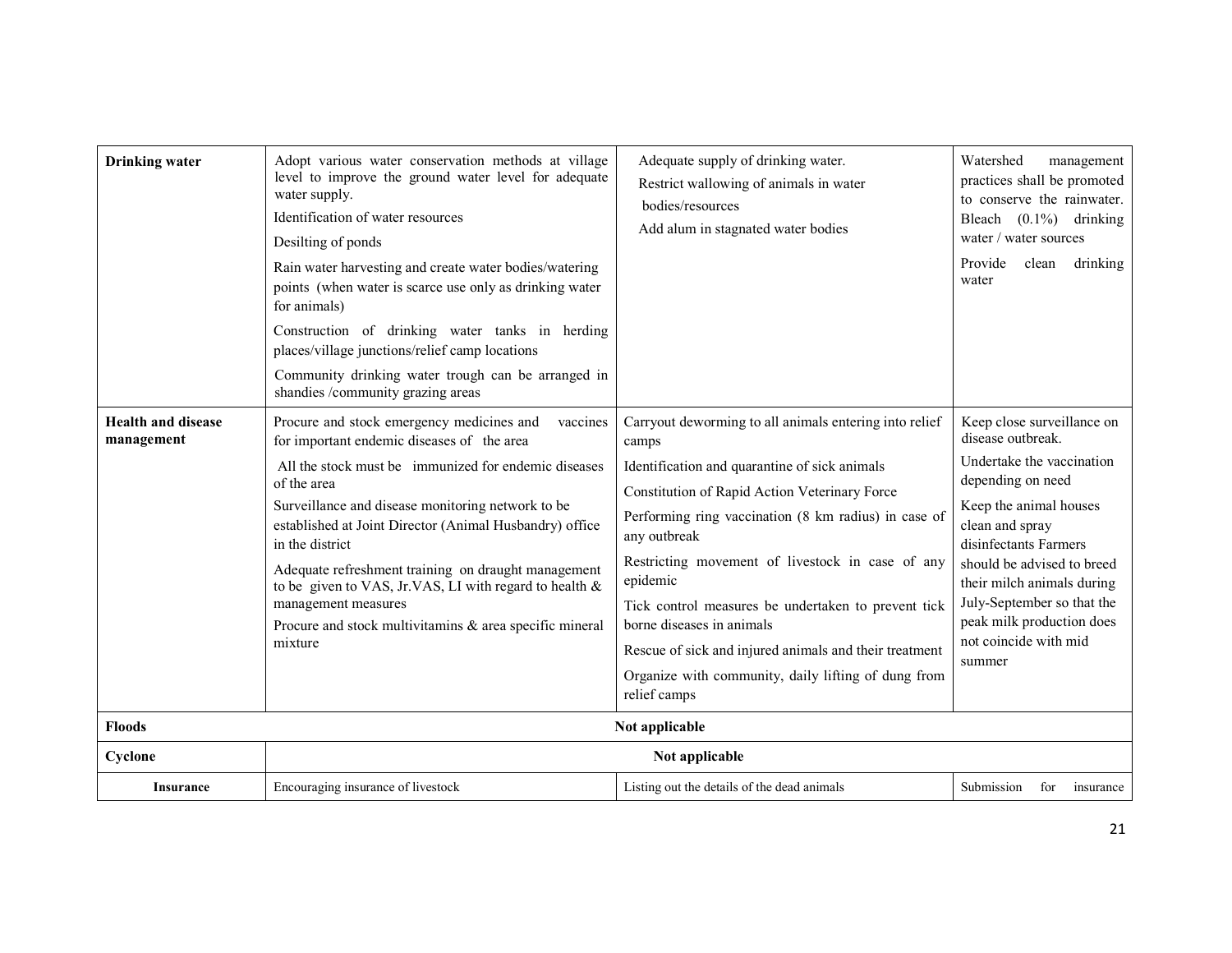|  | claim and availing insurance<br>benefit |
|--|-----------------------------------------|
|  | Purchase of new productive<br>anımals   |

### 2.5.2 Poultry

|                               | <b>Suggested contingency measures</b>                                                        |                                                                                                                              | Convergence/<br>linkages with<br>ongoing programs,<br>if any                                                             |  |
|-------------------------------|----------------------------------------------------------------------------------------------|------------------------------------------------------------------------------------------------------------------------------|--------------------------------------------------------------------------------------------------------------------------|--|
|                               | <b>Before the event</b>                                                                      | During the event                                                                                                             | After the event                                                                                                          |  |
| <b>Drought</b>                |                                                                                              |                                                                                                                              |                                                                                                                          |  |
| Shortage of feed ingredients  | Storing of house hold grain like<br>maize, broken rice, barley etc,<br>Culling of weak birds | Supplementation for productive birds with<br>house hold grain<br>Supplementation of shell grit (calcium) for<br>laying birds | Supplementation to all the<br>birds                                                                                      |  |
| <b>Drinking water</b>         | Rain water harvesting                                                                        | Sanitation of drinking water                                                                                                 | Give sufficient water as<br>per the bird's requirement                                                                   |  |
| Health and disease management | Culling of sick birds.<br>Deworming and vaccination against<br>RD and fowl pox               | Mixing of Vit. A, D, E, K and B-complex<br>including vit C in drinking water                                                 | Hygienic and sanitation of<br>poultry house<br>Disposal of dead birds by<br>burning / burying with line<br>powder in pit |  |
| <b>Floods</b>                 |                                                                                              | Not applicable                                                                                                               |                                                                                                                          |  |
| Cyclone                       | Not applicable                                                                               |                                                                                                                              |                                                                                                                          |  |
| Heat wave and cold wave       |                                                                                              | Not applicable                                                                                                               |                                                                                                                          |  |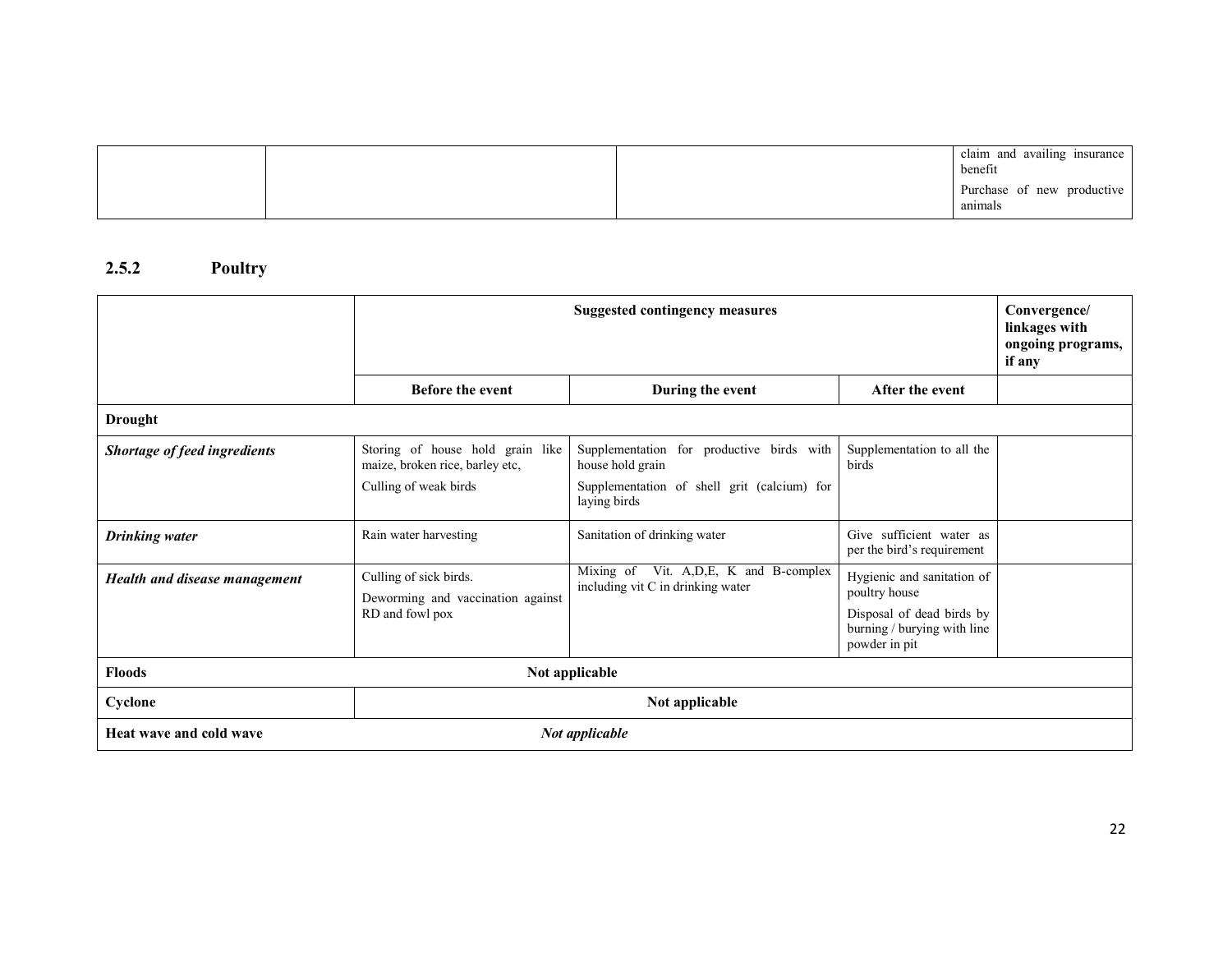### 2.5.3. Fisheries/ Aquaculture

|                                             |                                        | <b>Suggested Contingency measures</b>   |                                         |
|---------------------------------------------|----------------------------------------|-----------------------------------------|-----------------------------------------|
|                                             | Before the event <sup>a</sup>          | During the event                        | After the event                         |
| 1. Drought                                  |                                        |                                         |                                         |
| A. Capture                                  |                                        |                                         |                                         |
| <b>Inland</b>                               |                                        |                                         |                                         |
| (i) Shallow water depth due to insufficient | i) Critical analysis of long range     | i) use stored water                     | i) need based monitoring through        |
| rains/inflow                                | forecast data                          | ii) use surface water flow              | research plan                           |
|                                             | ii) storage of water                   | iii) Divert water from unutilized areas | ii) Intensive aforestation programme in |
|                                             | iii) Aforestation programme            | iv) Utilize canal water                 | the areas                               |
|                                             | iv) conservation of rivers,            |                                         | iii) augmentation of surface water flow |
|                                             | wetlands/reservoirs/dams               |                                         | iv) construction of water reservoirs    |
|                                             | v) Re-excavation of local canals and   |                                         | v) adoption of rain harvesting methods  |
|                                             | reservoirs                             |                                         | vi) provide help and compensation       |
|                                             |                                        |                                         | package to the farmers of drought hit   |
|                                             |                                        |                                         | areas                                   |
|                                             |                                        |                                         | vii) prepare vulnerability map and      |
|                                             |                                        |                                         | place it to management committee        |
| (ii) Changes in water quality               | i) dumping of solid, liquid and waste  | i) use disinfectants and therapeutic    | i) To maintain water quality, need      |
|                                             | should be stopped                      | drugs                                   | based research data should be           |
|                                             | ii) store chemicals, disinfectants and | ii) adoption of bioremedial measures    | generated                               |
|                                             | therapeutic drugs                      |                                         | ii) dumping of solid, liquid and waste  |
|                                             |                                        |                                         | should be stopped through enactment     |
|                                             |                                        |                                         | of legislation.                         |
|                                             |                                        |                                         |                                         |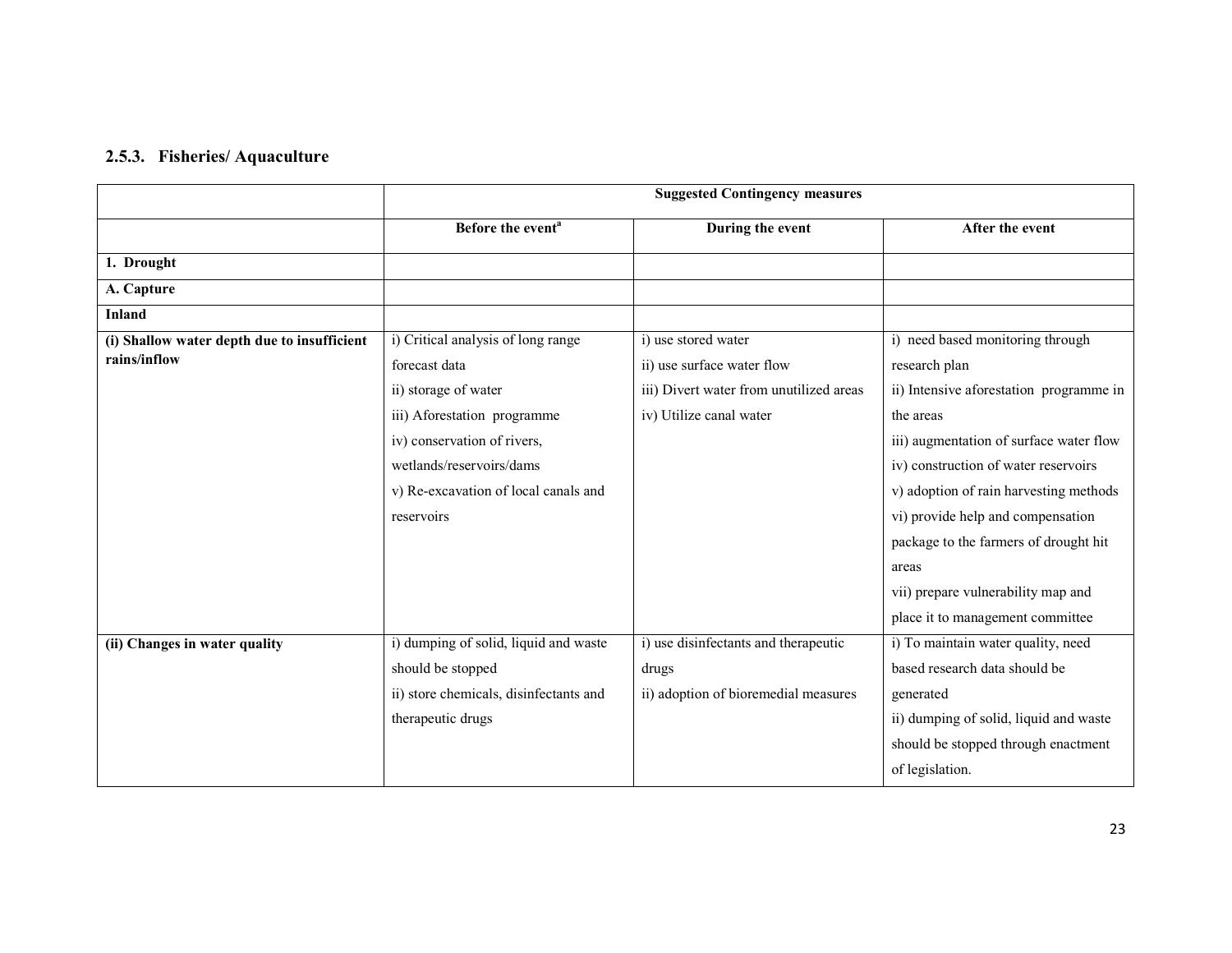| <b>B.</b> Aquaculture                     |                                          |                                         |                                         |
|-------------------------------------------|------------------------------------------|-----------------------------------------|-----------------------------------------|
| (i) Shallow water in ponds due to         | i) Critical evaluation of long range     | i) use stored water                     | i) need based monitoring through        |
| insufficient rains/inflow                 | forecast for data                        | ii) Re-excavation of local canals and   | research plan                           |
|                                           | ii) storage of water                     | ponds                                   | ii) Intensive aforestation programme    |
|                                           | iii) Aforestation programme              | iii) use surface water flow             | iii) augmentation of surface water flow |
|                                           | iv) Installation of tubewells            | iv) Bring water from unutilized areas   | iv) Strengthening of water reservoir    |
|                                           | v) conservation of rivers,               | vi) maintain water level in ponds       | v) adoption of rain harvesting methods  |
|                                           | wetlands/reservoirs/dams                 |                                         | vi) mobilize local communities for      |
|                                           | vi) Re-excavation of local canals and    |                                         | protection                              |
|                                           | ponds                                    |                                         | vii) prepare vulnerability map and      |
|                                           |                                          |                                         | place it to management committee        |
| (ii) Impact of salt load build up in      | i) Adopt suitable action plan to reduce  | i) immediate examination of water       | i) Need based research data should be   |
| ponds/Changes in water quality            | salt load in water bodies.               | samples                                 | generated                               |
|                                           | ii) generate scientific research data on | ii) use appropriate disinfectants and   | ii) Cleaning of water bodies            |
|                                           | the survival and tolerance limit of fish | therapeutic drugs                       | iii) Regular water monitoring and bio-  |
|                                           | and prawn species in saline affected     | iii) adoption of bio-remedial measures  | monitoring of water bodies              |
|                                           | areas.                                   | iv) Minimize excess salinity percentage |                                         |
|                                           | iii) store chemicals, disinfectants and  | in water with the application of        |                                         |
|                                           | therapeutic drugs                        | scientific techniques.                  |                                         |
| 2. Flood                                  |                                          |                                         |                                         |
| A. Capture                                |                                          |                                         |                                         |
| <b>Inland</b>                             |                                          |                                         |                                         |
| (i) Average compensation paid due to loss | i) Strengthening of river linings at all | i) Human evacuation from the area       | i) arrangement for rescue and casualty  |
| of human life                             | weak points                              | ii) coordination of assistance          | care                                    |
|                                           | ii) Cleaning of rivers and flood water   | iii) damage and need assessment         | ii) arrangement for burial control room |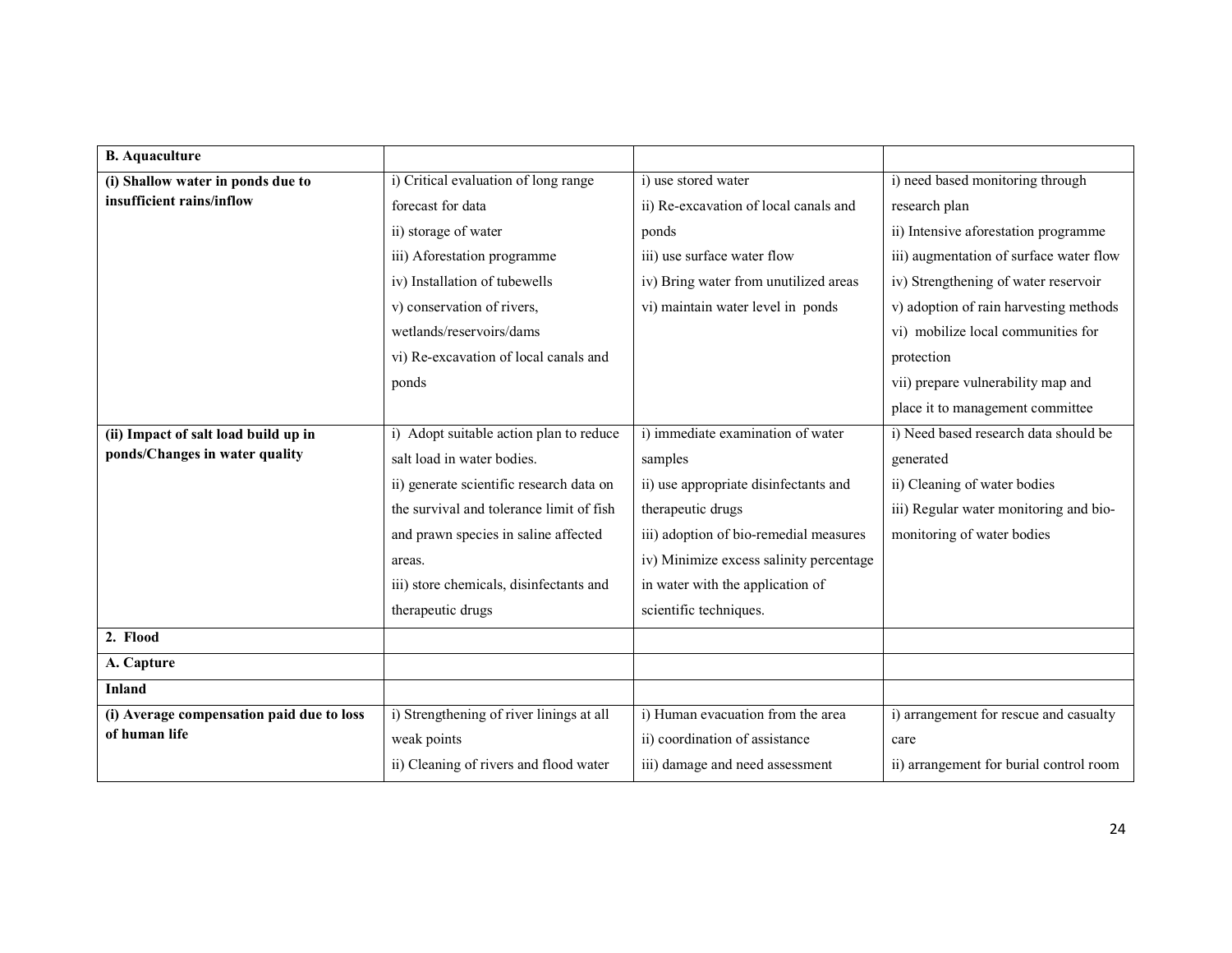|                                | channels                                | iv) immediate management of relief    | iii) restoration of essential services,   |
|--------------------------------|-----------------------------------------|---------------------------------------|-------------------------------------------|
|                                | iii) Be prepared to evacuate at a short | supplies                              | security and protection of property       |
|                                | notice.                                 | v) Immediate help and compensation    | iv) support to rehabilitation, logistics, |
|                                | iv) preparation of flood control action | delivery during emergency             | training and awareness build up $\&$      |
|                                | plan                                    |                                       | testing and updating the plan             |
|                                | v) warning dissemination and            |                                       | v) insurance claim.                       |
|                                | precautionary response                  |                                       |                                           |
|                                | vi) formation of flood management       |                                       |                                           |
|                                | committees                              |                                       |                                           |
| (ii) No. of boats/nets damaged | i) Annual Repair of boats/nets and      | i) coordination of assistance         | i) Loss assessment & insurance claim.     |
|                                | gears                                   | iii) immediate management of relief   |                                           |
|                                | ii) insurance of boats/nets/gears       | supplies                              |                                           |
|                                |                                         | iv) Govt. support and compensation    |                                           |
| (iii) No. of houses damaged    | i) Annual repair of houses              | i) coordination of assistance         | i) prepare for the rehabilitation.        |
|                                | ii) house insurance                     | ii) immediate management of relief    | ii) Loss assessment $&$ insurance claim.  |
|                                |                                         | supplies                              |                                           |
|                                |                                         | iii) Govt. support and compensation   |                                           |
| (iv) Loss of stock             | i) Keep boats, nets/gears ready for     | i) mobilize stocks from emergency     | i) locate backup stocks and verify its    |
|                                | emergency use                           | reserves.                             | usability time                            |
|                                | ii) store fuels, food/other item        |                                       | ii) follow flood control management       |
|                                | iii) develop flood control management   |                                       | plan                                      |
|                                | plans                                   |                                       | iii) Loss assessment & insurance claim.   |
|                                | iv) insurance of stock material.        |                                       |                                           |
| (v) Changes in water quality   | i) provision to stop/close the          | i) Do not use contaminated water      | i) need based research data should be     |
|                                | effluent/sewage discharge point in      | ii) proper preparation and management | generated to maintain water quality,      |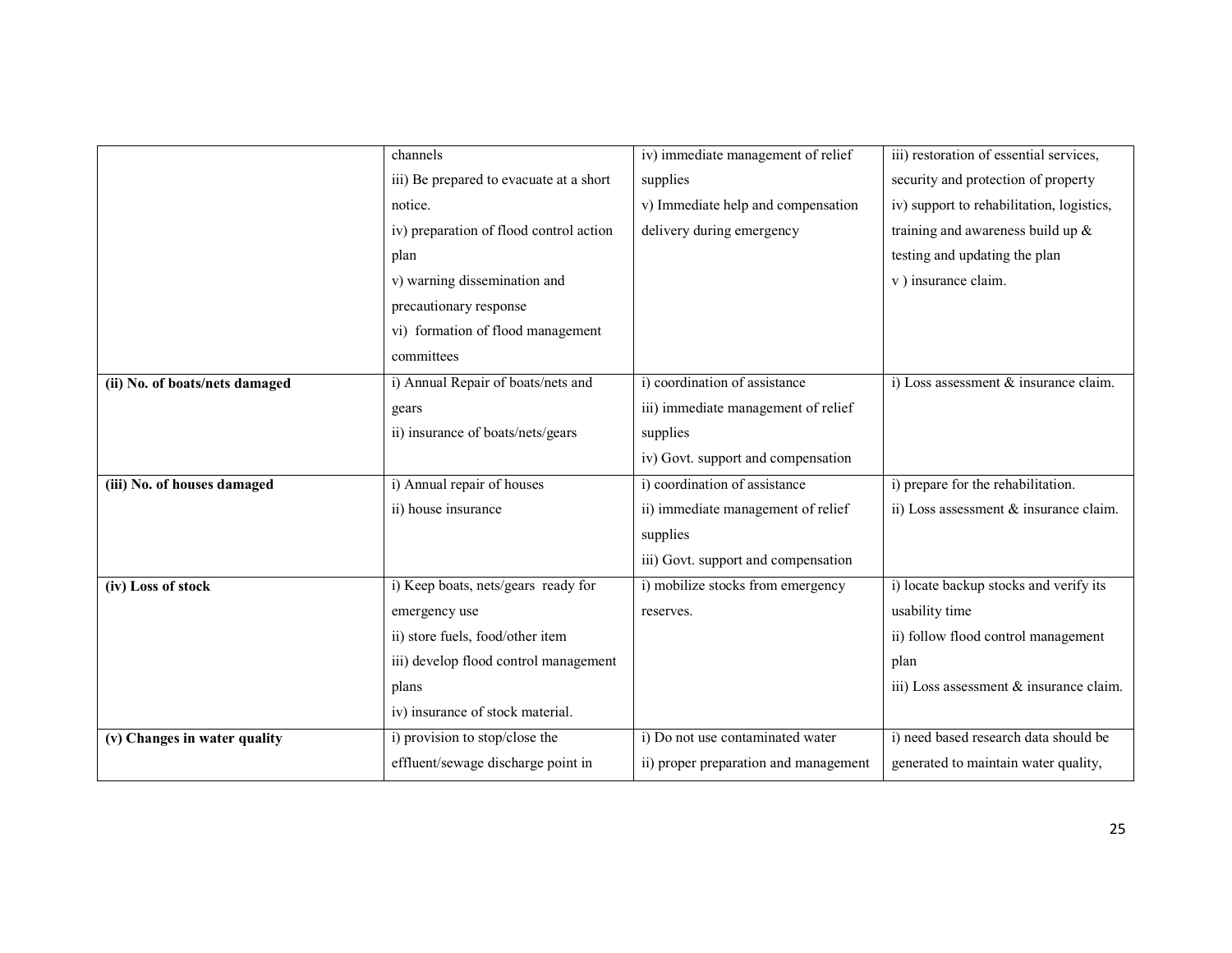|                                 | water bodies                              | through emergency aeration, that may     | ii) dumping of solid, liquid and waste  |
|---------------------------------|-------------------------------------------|------------------------------------------|-----------------------------------------|
|                                 | ii) store chemicals, disinfectants and    | improve water quality in affected areas. | should be stopped.                      |
|                                 | therapeutic drugs                         | iii) use appropriate amount of           | iii) Cleaning and disinfection of water |
|                                 | iii) develop flood control management     | disinfectants, chemicals and therapeutic | bodies                                  |
|                                 | plan                                      | drugs                                    |                                         |
|                                 |                                           | iv) immediate support of                 |                                         |
|                                 |                                           | Govt./industrial organization for        |                                         |
|                                 |                                           | maintaining the purity and quality of    |                                         |
|                                 |                                           | water bodies                             |                                         |
|                                 |                                           | v) need based bioremediation             |                                         |
| (vi) Health and disease         | i) advance planning and preparedness      | i) Prompt action or immediate removal    | i follow up surveillance and monitoring |
|                                 | ii) store chemicals, disinfectants and    | of disease causing agents/ dead fish.    | after disease outbreak                  |
|                                 | therapeutic drugs                         | ii) use appropriate amount of            | ii) biomonitoring and maintaining       |
|                                 | iii) Stock sufficient stores of medicines | disinfectants, chemicals and therapeutic | water quality                           |
|                                 |                                           | drugs                                    | iii) need based research data should be |
|                                 |                                           | iii) Emergency aeration or splashing in  | generated                               |
|                                 |                                           | water bodies.                            | vii) Loss assessment & insurance        |
|                                 |                                           |                                          | claim.                                  |
| <b>B.</b> Aquaculture           |                                           |                                          |                                         |
| (i) Inundation with flood water | i) Strengthening of river linings at all  | i) arrangement for evacuation            | i) reallocate fish to maintain          |
|                                 | weak points                               | ii) arrangement for rescue and casuality | appropriate biomass.                    |
|                                 | ii) Cleaning of rivers and flood water    | care                                     | ii) reduce or cease feeding because     |
|                                 | channels                                  | iii) arrangement for burial control room | uneaten food and fish wastes causes     |
|                                 | iii) proper facility construction for     | iv) restoration of essential services,   | decrease in dissolved oxygen level.     |
|                                 | ponds and its stock safety                | security and protection of property      | iii) Strengthening of water             |
|                                 | iv) development of flood control          | v) damage and need assessment            | bodies/ponds                            |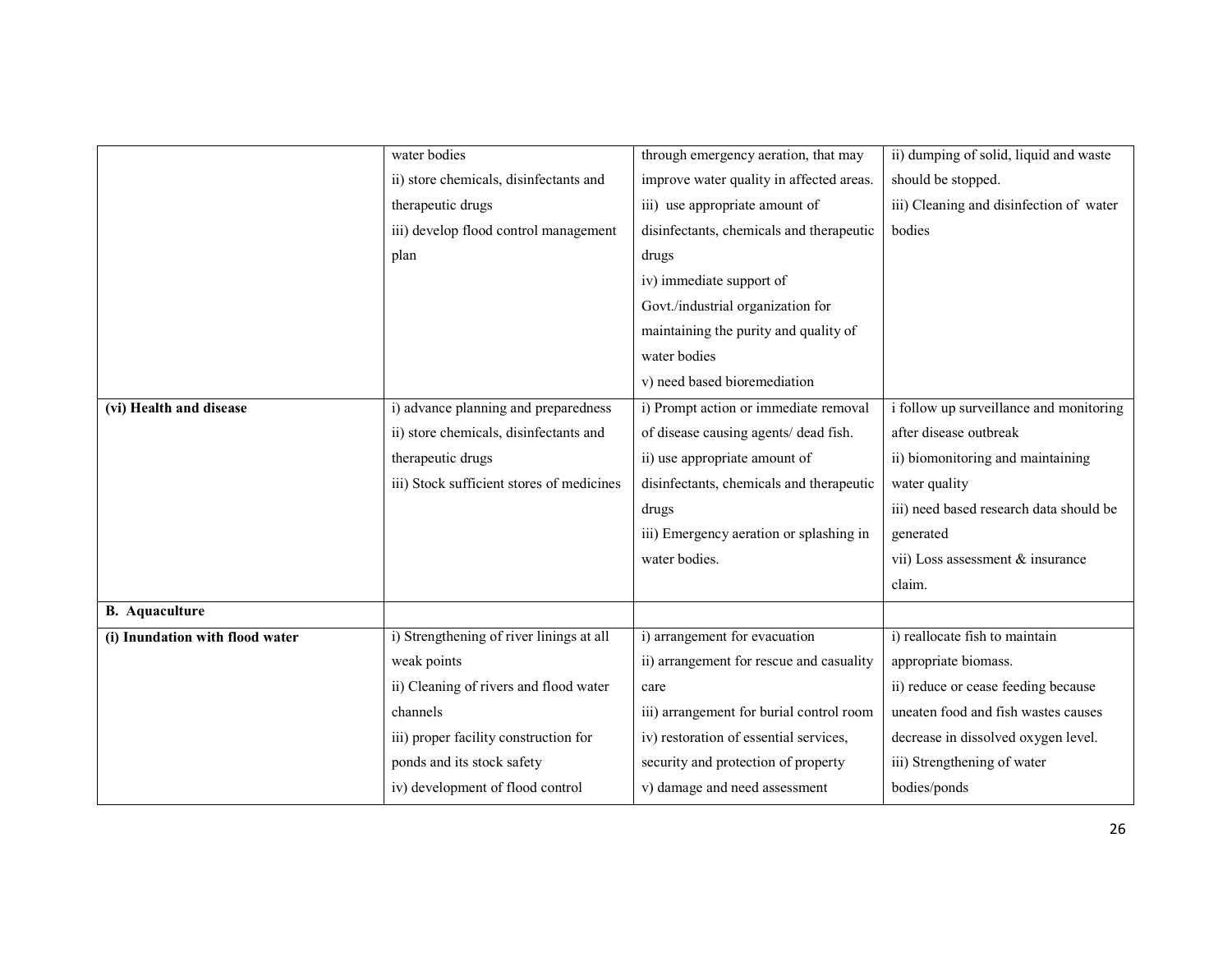|                                         | management plan                        | vi) immediate realize of relief supplies   | iv) Loss assessment & insurance claim. |
|-----------------------------------------|----------------------------------------|--------------------------------------------|----------------------------------------|
|                                         | v) Arrangement for emergency backup    | vii) lower the water level to culture      |                                        |
|                                         | equipment on site                      | facilities                                 |                                        |
|                                         | vi) Arrangements to prevent the entry  |                                            |                                        |
|                                         | of alien/wild organisms through flood  |                                            |                                        |
|                                         | water                                  |                                            |                                        |
| (ii) Water contamination and changes in | i) provision to stop/close the         | i) Do not use water that could be          | i) need based research data should be  |
| water quality                           | effluent/sewage discharge point in     | contaminated                               | generated to maintain water quality,   |
|                                         | water bodies/ponds                     | ii) proper preparation and management      | ii) regular water monitoring and bio-  |
|                                         | ii) store chemicals, disinfectants and | through emergency aeration (paddle         | monitoring of water bodies for         |
|                                         | therapeutic drugs                      | wheel aerator/circulating aerator), that   | formulation of management plan         |
|                                         | iii) develop flood control management  | may improve water quality in affected      |                                        |
|                                         | plan                                   | areas.                                     |                                        |
|                                         |                                        | iii) use appropriate amount of             |                                        |
|                                         |                                        | disinfectants, chemicals and therapeutic   |                                        |
|                                         |                                        | drugs                                      |                                        |
|                                         |                                        | iv) immediate support of                   |                                        |
|                                         |                                        | Govt./industrial organization for          |                                        |
|                                         |                                        | maintaining the purity and quality of      |                                        |
|                                         |                                        | water bodies                               |                                        |
|                                         |                                        | iv) need based bioremediation              |                                        |
| (iii) Health and diseases               | i) advance planning and preparedness   | i) identification of type of disease       | i) Cleaning and disinfection of ponds  |
|                                         | ii) store chemicals, disinfectants and | outbreak, prompt action or immediate       | ii) follow up surveillance and         |
|                                         | therapeutic drugs                      | removal of disease causing agents/         | monitoring after disease outbreak      |
|                                         | iii) Stock sufficient emergency        | dead fish, followed by sterile or landfill | iii) Proper disposal of dead fish      |
|                                         | medicines                              | disposal                                   | iv) Loss assessment & insurance claim. |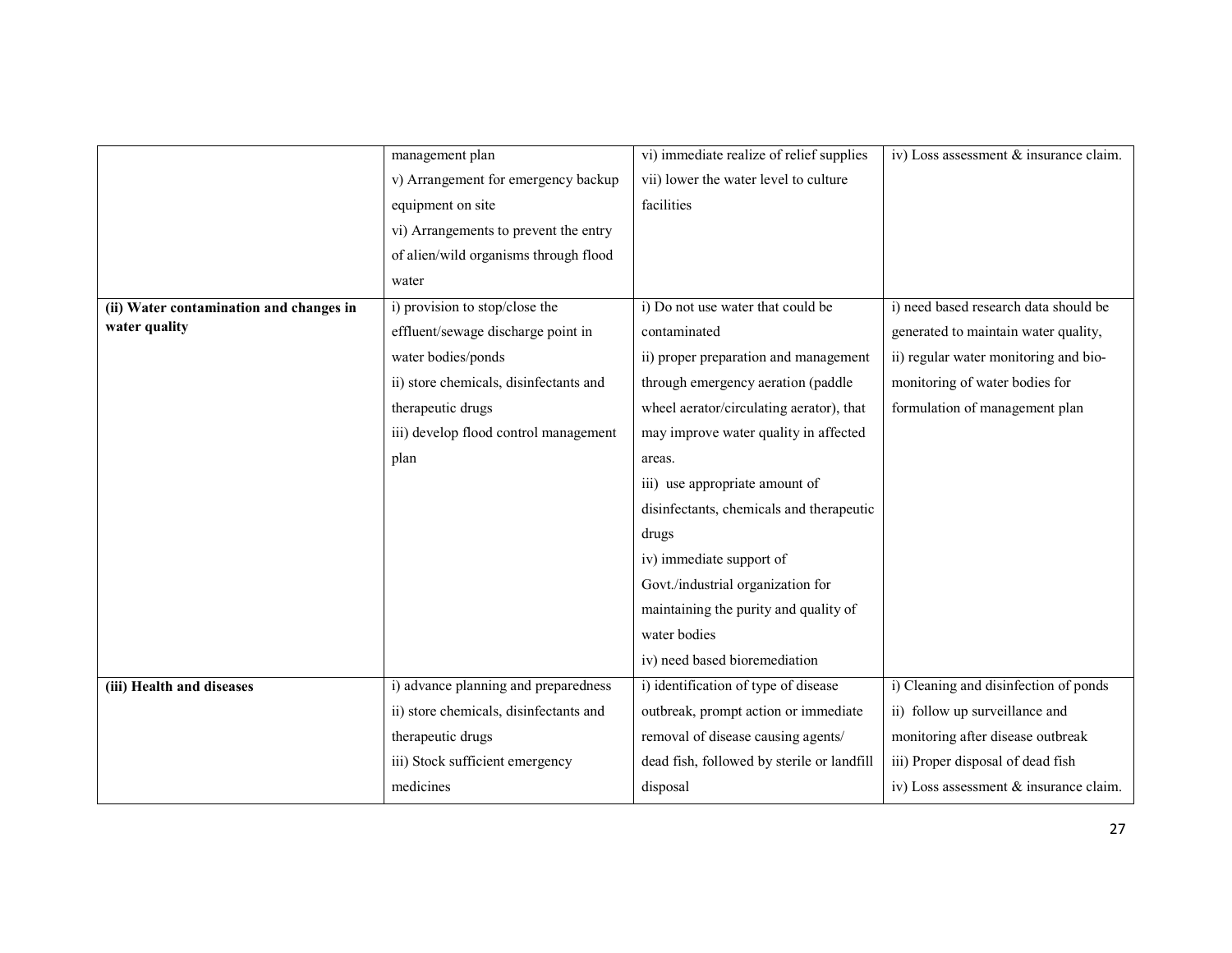|                                     |                                        | ii) use appropriate amount of            |                                          |
|-------------------------------------|----------------------------------------|------------------------------------------|------------------------------------------|
|                                     |                                        | disinfectants, chemicals and therapeutic |                                          |
|                                     |                                        | drugs                                    |                                          |
| (iv) Loss of stock and input (feed, | i) Keep the stock/input in safer place | i) Arrangements for emergency            | i) Assessment of total loss              |
| chemicals)                          | for emergency purpose                  | supplies of inputs to affected areas.    | ii) Insurance claims                     |
|                                     | ii) store fuels, food/other item       | ii) Mobilize stock/inputs from distant   |                                          |
|                                     | iii) develop flood control management  | areas/companies/ farmers who are not     |                                          |
|                                     | plan                                   | affected by floods                       |                                          |
|                                     | iv) insurance of stock material        |                                          |                                          |
| (v) Infrastructure damage (pumps,   | i) Annual repair of infrastructure     | i) damaged infrastructure enumeration    | i) Repair of damaged infrastructure.     |
| aerators, huts etc)                 | ii) Repair of pumps aerators, huts etc | and need assessment                      | ii) Loss assessment & insurance claim.   |
|                                     | iii) infrastructure insurance.         | ii)coordination of assistance            |                                          |
|                                     |                                        | iii) immediate arrangement for relief    |                                          |
|                                     |                                        | supplies                                 |                                          |
| 4. Heat wave and cold wave          |                                        |                                          |                                          |
| A. Capture                          |                                        |                                          |                                          |
| Inland                              | i) Assement of long term weather       | i) Frequent mentoring of fishing sites   | i) intensive aforestation campaign.      |
|                                     | forecasts.                             | for heat /cold effects.                  | ii) Collect physical data of water       |
|                                     | ii) Arrange the water aerators         | ii) Use dark materials to cover the      | bodies, water chemistry and seasonal     |
|                                     | iii) Store sufficient water in water   | water bodies during excessive heat.      | changes, plankton profile and seasonal   |
|                                     | bodies                                 | iii) Aeration of water ponds.            | blooms, topography and soil              |
|                                     | iv) Develop heat and cold wave         | vi) Educating the farmers through        | composition.                             |
|                                     | management plans                       | electronic/print media about remedial    | iii) Collect information about history   |
|                                     | v) Tree plantation around fish ponds   | measures.                                | of catch per unit effort as well as fish |
|                                     |                                        |                                          | yield rate during heat wave and cold     |